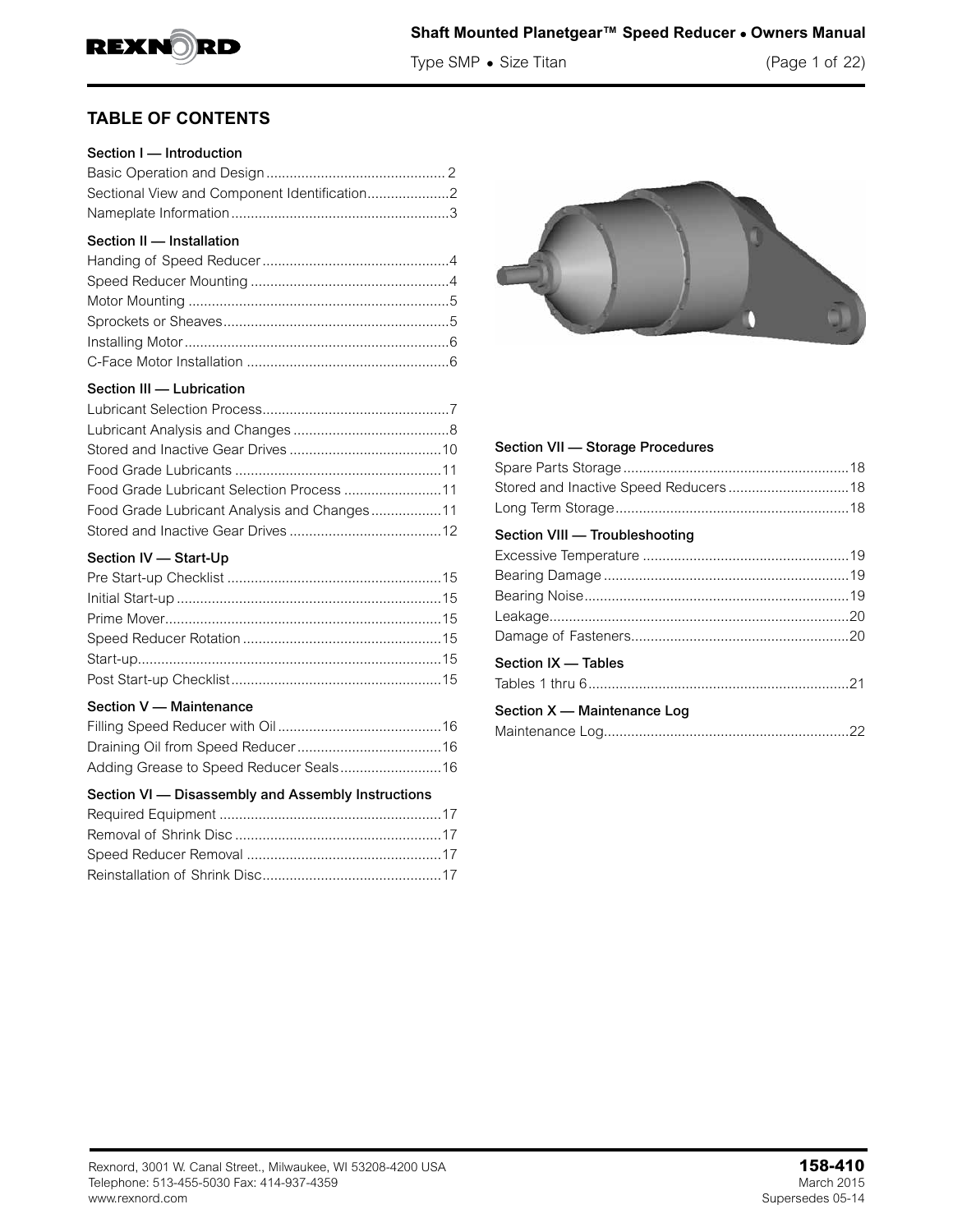(Page 2 of 22) Type SMP • Size Titan



## **Section I — Introduction**

The following instructions apply to the standard catalog offering of the Titan Shaft-Mount, Planetgear<sup>™</sup> Speed Reducer mounted in a horizontal position. To assure long life and performance of the Planetgear speed reducer, the following practices should be followed.

### **1.1 BASIC OPERATION AND DESIGN**

The Planetgear speed reducer is a concentric shaft speed reducer that uses a simple planetary design, which utilizes a sun gear as the input, a ring gear as the fixed element, and a planetary carrier as the output. Power is transmitted from the speed reducer input shaft, through a splined connection to the input gear (sun gear) of the first reduction. The input gear drives the planet gears, which in turn drive the planetary carrier assembly. This carrier assembly is then connected to the next reduction sun gear or to the output shaft through a splined connection. Each carrier represents a single reduction. The speed reducer output shaft rotates in the same direction as the input shaft, regardless of the number of reductions. See Figure 1.2 for a detailed representation.

All gearing has been made of a high grade alloy steel and case hardened for maximum life. Three to four points of contact, with a minimum of six to eight gear teeth engaged allow for a smooth transmission of power during normal operation and under extreme spike loads. Self contained input and output shaft assemblies use a double row of tapered roller bearings mounted to a steel alloy shaft to provide high overhung and thrust load capacity. This feature also keeps all external shaft forces isolated from the gearing. Included in both shaft assemblies are two seals with a grease purgeable cavity between them. This design prevents contamination from entering the speed reducer under extreme conditions. The input shaft assembly also has the ability to add a backstop option to eliminate speed reducer counter rotation when the input driver is shut off.

#### **1.2 SECTIONAL VIEW AND COMPONENT IDENTIFICATION**



Figure 1.2 Sectional View of a Planetgear Gear Drive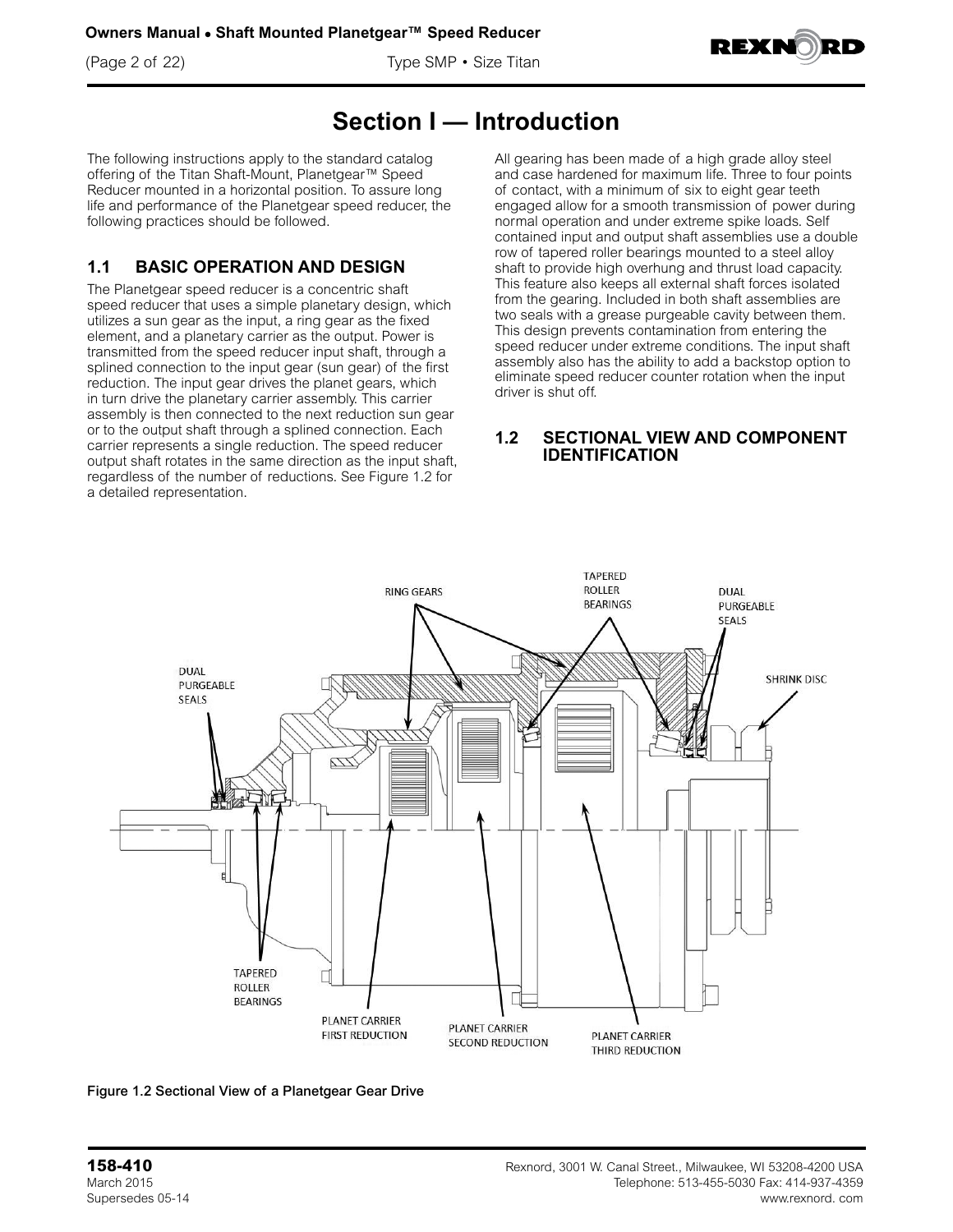

Type SMP • Size Titan (Page 3 of 22)

#### **NAMEPLATE INFORMATION**

Note location of serial number and model number on nameplate. When contacting the factory, have the serial number available, as this unique number fully describes the speed reducer and allows for the most efficient and accurate exchange of information. Reference Figure 1.3 for nameplate illustration.

Operation of the speed reducer shall not differ from the application data warranted on the nameplate. Any deviations from this data requires the submission of new application information, along with all nameplate data to the factory or service center for approval. All data changes require a revised nameplate.



Figure 1.3 Speed Reducer Nameplate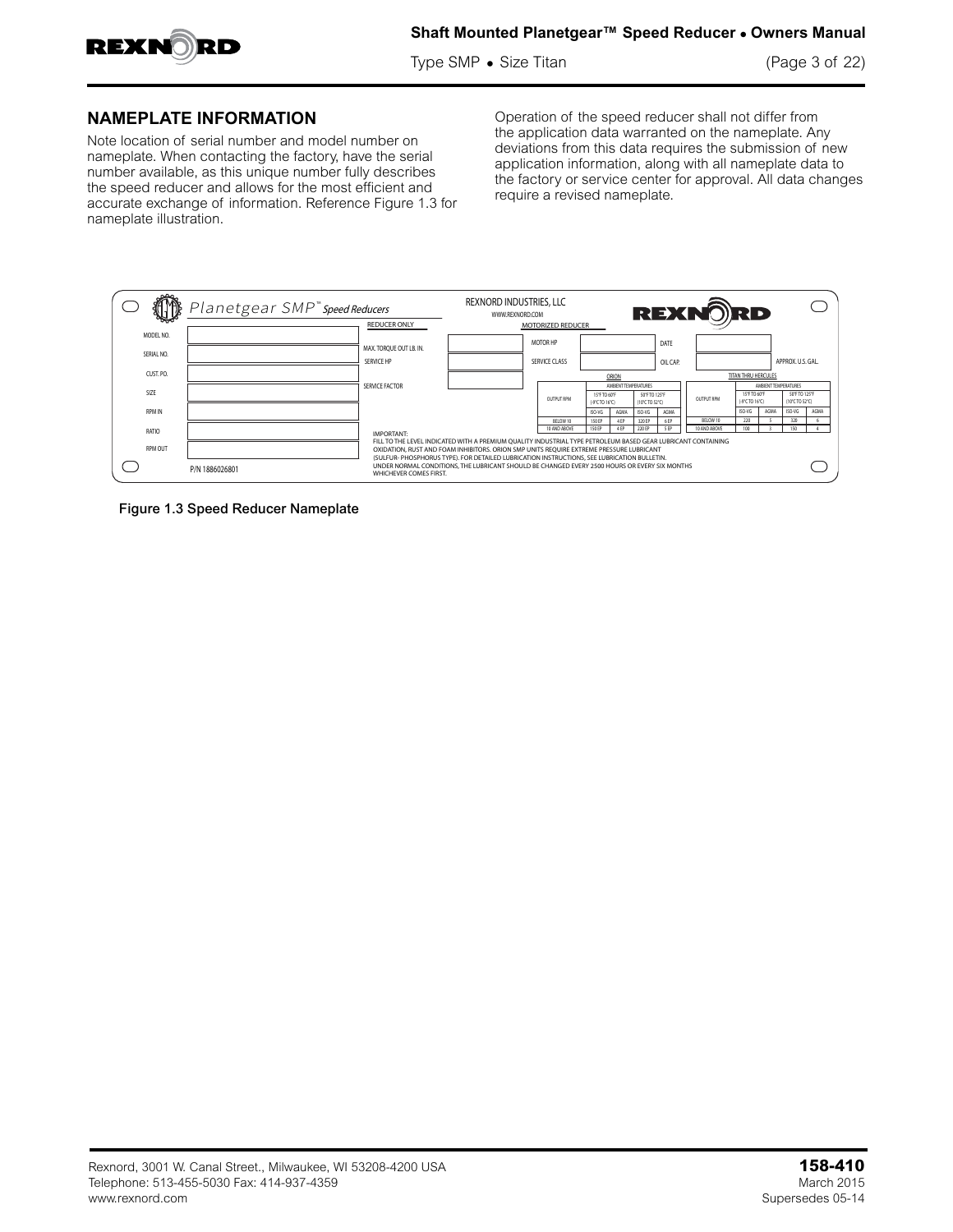**Owners Manual • Shaft Mounted Planetgear™ Speed Reducer**

(Page 4 of 22) Type SMP • Size Titan



## **Section II — Installation**

WELDING — Do not weld on the gear drive or accessories without prior approval from the Factory. Welding on the drive may cause distortion of the housing or damage to the bearings and gear teeth. Welding without prior approval could void the warranty.

EFFECTS OF SOLAR ENERGY — Special measures should be taken to protect drives operating in direct sunlight at ambient temperatures over 100°F (38°C). This protection can consist of a canopy over the drive or reflective paint on the drive. If neither is possible, a heat exchanger or other cooling device may be required to prevent the reducer sump temperature from exceeding the allowable maximum oil temperature of 200°F (93°C).

#### **2.1 HANDLING OF SPEED REDUCER**

Remove top motor mount plate. Using lifting chains of ample strength, hook through the lifting holes located on the input side top motor mount bracket, and through the lifting holes located on the torque arm, reference Figure 2.1a. For speed reducer component weights, reference Table 1 (Page 21). In order to prevent shifting during suspension, make sure the speed reducer is properly secured and balanced.

*WARNING: To avoid personal injury or product damage, never attempt to lift the speed reducer using any method other than the one stated above in Section 2.1 "Handling of Speed Reducer".*







Figure 2.1b Driven Shaft Detail

#### **2.2 SPEED REDUCER MOUNTING**

#### Titan:

Prior to installing the drive, verify the driven shaft for proper dimensions. Dimensions are found in Table 6, Page 15. Verify that dimension SA1 is within the allowable range. When dimensions are verified, proceed with the installation.

1. Insert torque arm mounting pins in torque arm on speed reducer; reference Figure 2.2a.



#### Figure 2.2a Insertion of Torque Arm Pins in Torque Arm

2. Installation Of Shrink Disc:

Important: Never tighten locking screws before shaft is inside the hub, otherwise plastic deformation of the hub projection may occur.

- a. Remove shipping spacers and screws, if used, provided for protection during transportation.
- b. Check if supplied locking screw threads, screw head bearing area and the tapers of the inner rings are lubricated. If not, lubricate them with a molybdenum disulfide grease such as Molykote Gn Paste.
- c. Slide Shrink Disc over the output shaft. The outer surface of the output shaft can be greased. **NOTE:** The output shaft bore and the shaft that the speed reducer will be mounted to SHOULD NOT be greased. Reference Figure 2.2b.
- d. Degrease output shaft bore and shaft seat. Lift speed reducer; reference Section 2.1. Align output shaft/shrink disc with the driven shaft.



Figure 2.2b Placement of Shrink Disc onto Output Shaft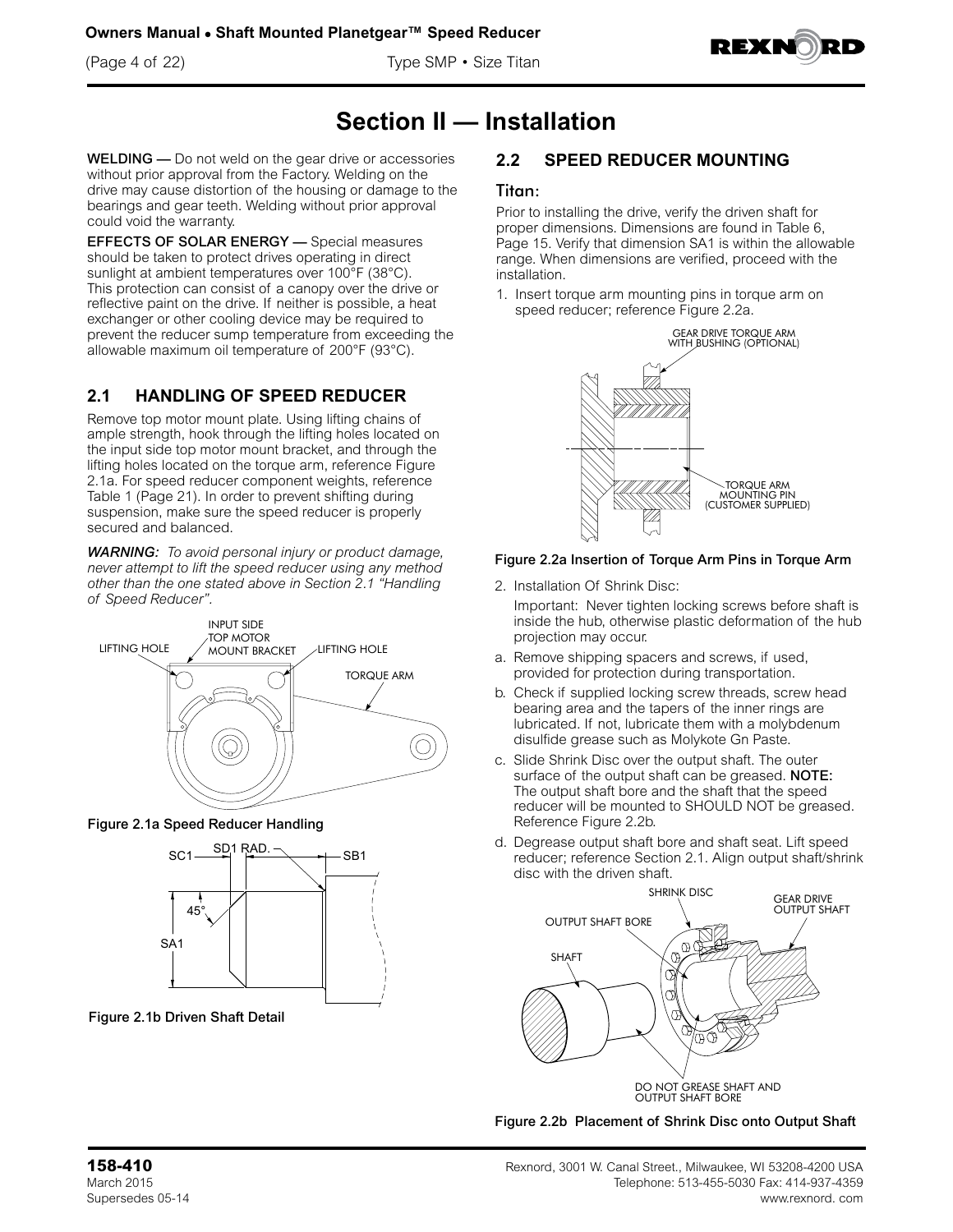

Type SMP • Size Titan (Page 5 of 22)

- e. Insert shaft or slide output shaft over the shaft until fully seated against driven shaft shoulder.
- f. Take any three or four locking screws equally spaced and snug them up to establish a parallel or perpendicular position of Shrink Disc collars relative to output shaft shoulder. This will properly seat the collars on the taper of the inner ring and avoid cocking of the collars.
- g. Using a torque wrench, tighten all locking screws gradually and all the way around in either clockwise or counterclockwise sequence (not in diametrically opposite sequence).
- h. Tighten locking screws to 185 ft-lb of torque.
- 3. Align mounting holes of mounting pins to the mounting holes of the torque arm bracket.
- 4. Tighten the bolts with washers, shimming if necessary. Reference Table 2 (Page 21) for recommended bolt torques. Reference Figure 2.2c



Figure 2.2c Mounting of Torque Arm Pins to Torque Arm

## **2.3 MOTOR MOUNTING**

*WARNING: When the Rexnord Planetgear speed reducer is connected to a motor or driven equipment through the use of couplings, sprockets, gears, or belt drives, all rotating parts must be properly guarded with guarding that conforms to OSHA requirements to prevent personal injury or property damage.*

#### **2.3.1 INSTALLING TOP MOTOR MOUNT PLATE**

1. Place top motor mounting plate/cap screw assembly onto the mounting brackets so that the part number on the plate is towards the output end of the speed reducer; reference Figure 2.3.1a.



Figure 2.3.1a

2. Attach the third nut loosely onto each cap screw to hold the mounting plate/caps crew assembly onto mounting brackets; reference Figure 2.3.1b.



Figure 2.3.1b

## **2.3.2 SPROCKETS OR SHEAVES**

Prior to installing sprockets or sheaves, review the manufacturers' requirements for chain or belt tension and required alignment. When mounting the sprocket or sheave to the shaft, locate it as close as possible to the speed reducer. This will minimize the overhung load and prolong bearing life.

When using a Planetgear motor mount accessory, the belt tension can be changed by varying the height of the motor mount plate. This can be done by adjusting the four threaded support bolts. Reference Figure 2.3.2.

NOTE: Mount sheaves and belts as close to the speed reducer as possible to avoid undue overhung loading on the bearings.



Figure 2.3.2 Planetgear Top Motor Mount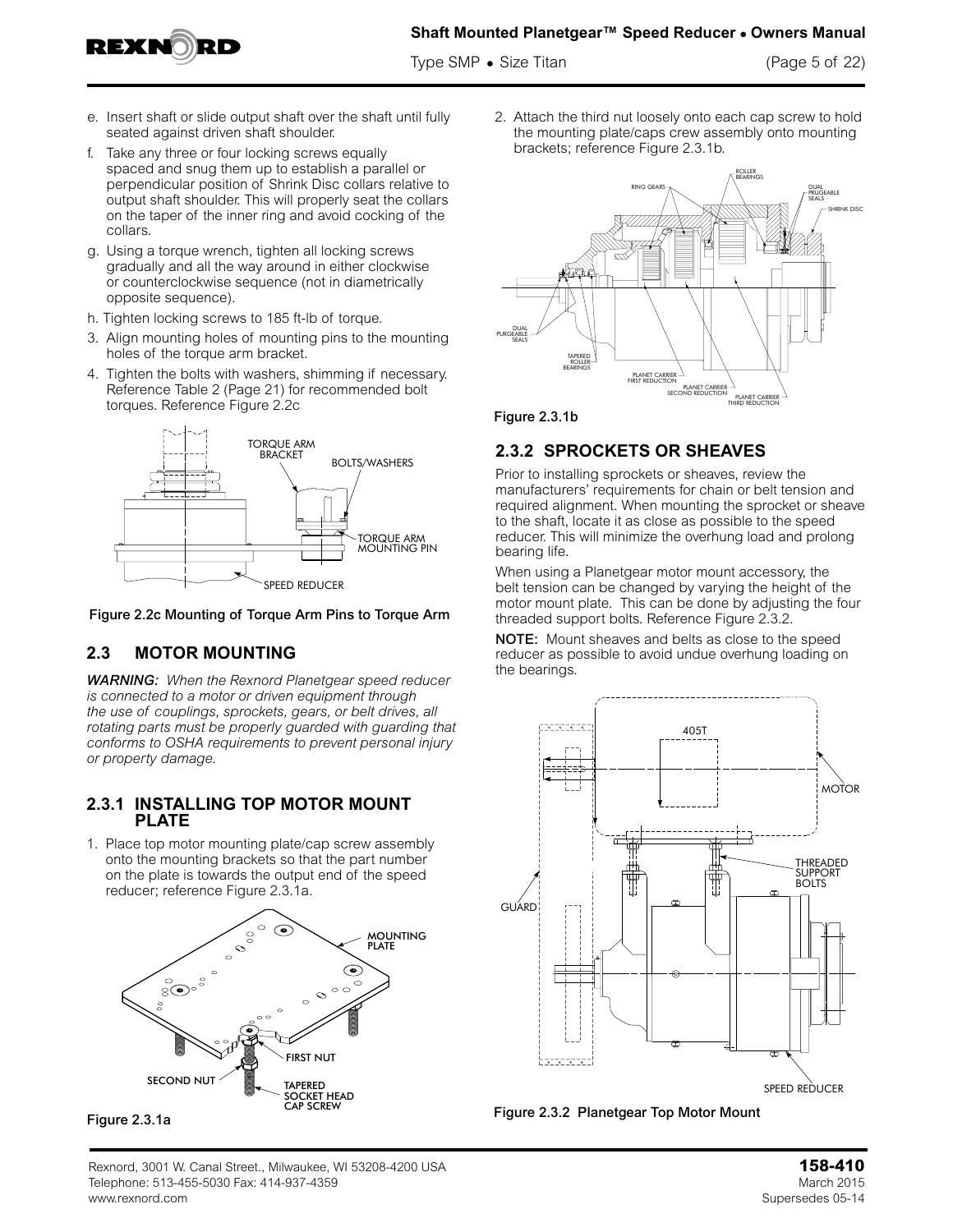

#### **2.3.3 INSTALLING MOTOR**

- 1. Loosely attach motor to mounting holes drilled in the top motor mounting plate using Grade 5 or equivalent bolts.
- 2. Check sheave alignment:

Sheave alignment should be checked by placing a straight edge or tight cord across the sheave faces so that it touches all four points of contact as illustrated in Figure 2.3.3. Ordinarily, a misalignment of more than one-half of one degree (one-eighth inch in one foot) will adversely affect belt life. Improper sheave alignment produces uneven wear on one side of the belt, causes the belt to roll over in the sheave or throws all the load on one side of the belt, stretching or breaking the cords on that side.

3. Tighten motor bolts. Reference Table 2 (Page 21) for recommended bolt torques.



Figure 2.3.3 Alignment

#### **2.3.4 C-FACE MOTOR INSTALLATION**

1. Mount the gear drive C-face coupling onto the motor shaft with the appropriate size key. The motor shaft to coupling fit should be snug and may require light tapping.

NOTE: Warming up the coupling and applying an Antiseize compound to the motor shaft is helpful.

NOTE: A loose fit coupling should be avoided and a heavy fit could damage motor bearings if the coupling is pressed onto the motor shaft with extreme force.

*CAUTION: Never turn down the motor shaft diameter to allow for easy coupling installation, as this will cause coupling movement and wear during operation.*

- 2. Locate the coupling 0.45 to 0.47 inches from the motor face, reference Figure 2.3.4.
- 3. Tighten the coupling setscrews; one located over the key and the other located at 90° (degrees). After tightening the setscrews, the gap between the motor face and the coupling should be measured again to insure that the tolerance has been maintained. If the tolerance is not within the specification, loosen the setscrews and repeat steps 2 and 3. The 0.38 - 16 socket head setscrews should be tightened to 290 in-lb.
- 4. Mount the motor with coupling to the speed reducer. Align the internal spline end of the coupling with the external spline end of the speed reducer input gear.

*CAUTION: Be careful not to roll the seal when installing or removing the coupling and motor. This could result in oil leakage during operation.*

5. Align the mounting holes of the motor with the mounting holes of the speed reducer and fasten. Reference Table 2 (Page 21) for recommended bolt torques.



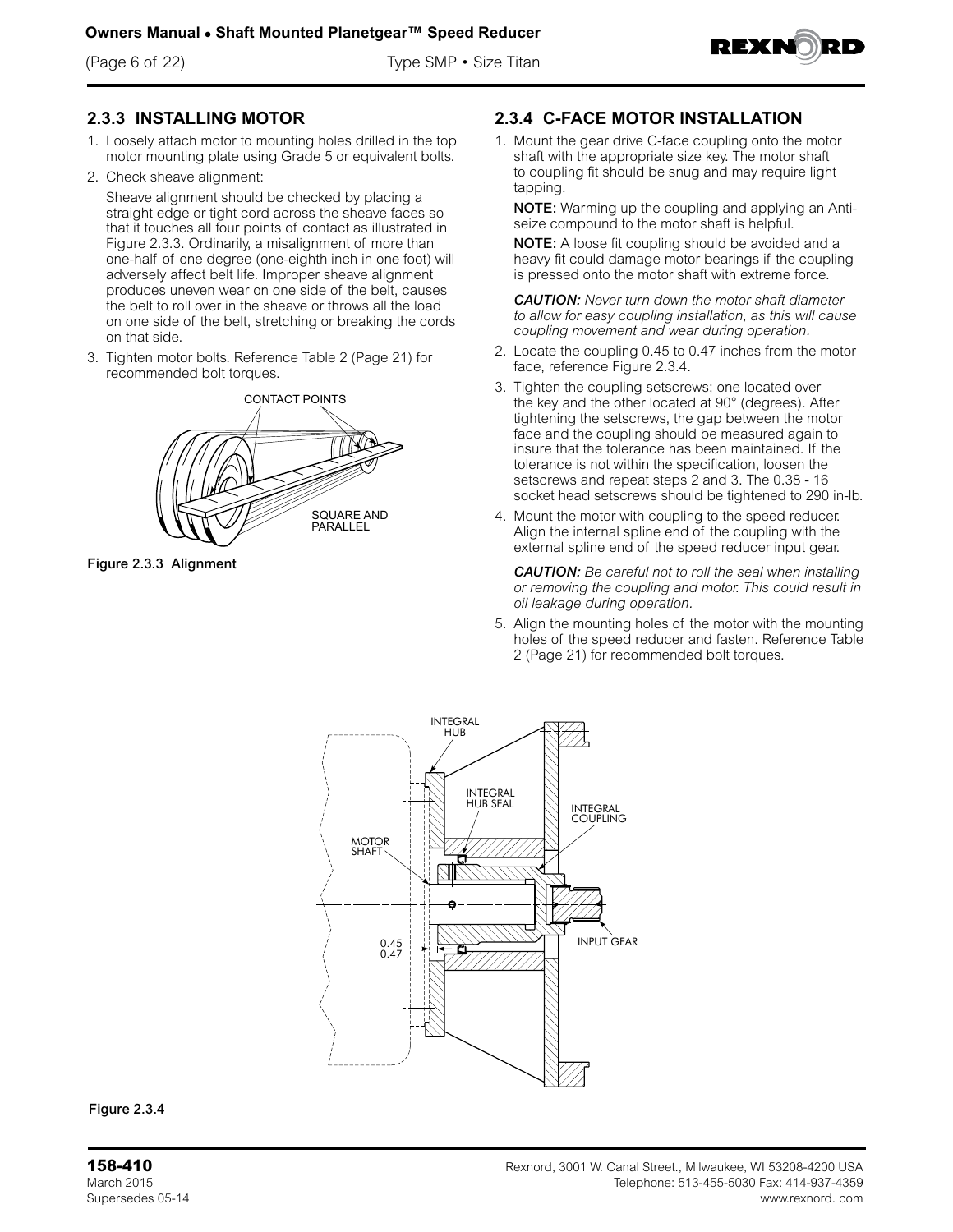

Type SMP • Size Titan (Page 7 of 22)

## **Section III — Lubrication**

#### **INTRODUCTION**

Carefully follow instructions on the drive nameplate, warning tags and installation manuals furnished with the drive.Failure to follow instructions will void warranty.

Lubricants listed in this manual are typical products ONLY and should not be construed as exclusive recommendations. Industrial type rust and oxidation inhibited (R & O), industrial type extreme pressure (EP) or industrial type micropitting resistant gear lubricants are the recommended gear lubricants. They can be formulated using petroleum or synthetic base stocks.

Summary of allowable lubricant types by unit size can be found in Table 1.

The section on food grade lubricants provides guidance in selecting lubricants for applications needing this class of lubricants. Food grade lubricants are formulated using petroleum or different types of synthetic base stocks.

#### **Table 1 — Summary of Allowable Lubricant**  Types for Planetgear SMP units<sup>4</sup>

| <b>Unit Size</b> | <b>Allowable Lubricant Types</b>                                               |
|------------------|--------------------------------------------------------------------------------|
| Orion            | <b>Extreme Pressure, Micropitting Resistant</b>                                |
| Titan            | Rust & Oxidation Inhibited, Extreme Pressure,<br><b>Micropitting Resistant</b> |
| Jupiter          | Rust & Oxidation Inhibited, Extreme Pressure,<br><b>Micropitting Resistant</b> |
| Gemini           | Rust & Oxidation Inhibited, Extreme Pressure,<br><b>Micropitting Resistant</b> |
| <b>Hercules</b>  | Rust & Oxidation Inhibited, Extreme Pressure,<br><b>Micropitting Resistant</b> |

▲ Follow recommendations found in the Lubrication Section of this manual.

## **LUBRICANT SELECTION PROCESS**

- 1. Refer to Tables 3 and 4 for proper lubricant viscosity grade based on ambient temperature range.
- 2. Refer to Table 2 for summary of lubricant types.
- 3. Using proper lubricant table and viscosity grade, select desired lubricant manufacturer and name.
- 4. Refer to nameplate for approximate oil capacity to purchase.

#### **Table 2 — Summary of Lubricant Type and Greases**

| Petroleum-Based                                                                                                         |                                               |  |  |  |  |
|-------------------------------------------------------------------------------------------------------------------------|-----------------------------------------------|--|--|--|--|
| R&O Inhibited<br>Extreme Pressure (EP)<br><b>Micropitting Resistant</b><br>See Table 5C<br>See Table 5B<br>See Table 5A |                                               |  |  |  |  |
| Synthetic Lubricant, Polyalphaolefin Type (PAO)                                                                         |                                               |  |  |  |  |
| R&O Inhibited<br>See Table 6A                                                                                           | <b>Micropitting Resistant</b><br>See Table 6C |  |  |  |  |
| <b>Conventional Grease</b>                                                                                              |                                               |  |  |  |  |
| See Table 7                                                                                                             |                                               |  |  |  |  |
| <b>Food Grade Lubricant &amp; Grease</b>                                                                                |                                               |  |  |  |  |
| See Page 12                                                                                                             |                                               |  |  |  |  |

## **VISCOSITY (IMPORTANT)**

The proper viscosity grade for petroleum-based lubricants is found in Table 3. For synthetic lubricant viscosity grades, refer to Table 4 and the "Synthetic Lubricants" paragraphs.

Viscosity grade is determined by ambient air temperature in the immediate vicinity of the gear drive. Lubricant selections must have a pour point at least 10°F (5.5°C) below the expected minimum ambient starting temperature.

## **LUBRICANT TYPES**

PETROLEUM-BASED LUBRICANTS (TABLES 5A, 5B, &

5C) — Industrial type petroleum-based rust and oxidation inhibited (R & O) lubricants are the most common and readily available general purpose gear lubricants.

SYNTHETIC-BASED LUBRICANTS (TABLES 6A, 6B, & 6C) — Synthetic lubricants of the polyalphaolefin (PAO) type are recommended for cold climate operation, high temperature applications, extended temperature range (all season) operation and/or extended lubricant change intervals. The proper viscosity grade of lubricants is given in Table 4. Usable temperature ranges can sometimes be widened if specific application conditions are known.

*WARNING: Polyalkylene glycol (PAG) based synthetic lubricants cannot be used in Planetgear units.*

EXTREME PRESSURE (EP) LUBRICANTS (TABLES 5B & 6B) — EP lubricants are manufactured from petroleum or synthetic base lubricants. Anti-scuff is another term used to describe EP lubricants.

MICROPITTING RESISTANT LUBRICANTS (TABLES 5C & 6C) — Micropitting resistant lubricants are specially developed for surface hardened gearing commonly used in modern industrial gear drives. These lubricants contain additives to resist formation of micropitting and other conventional forms of gear wear. Generally these lubricants are available in limited number of viscosity grades.

*WARNING: LUBRICANTS IN FOOD PROCESSING INDUSTRY — Generally, conventional gear lubricants are classified as H2 by NSF (National Sanitation Foundation) since they contain harmful substances and should not be used in the food processing industry. Lubricants registered as H1 by NSF are suitable for food processing applications.*

CLIMATE CONDITIONS — Ambient temperature in immediate vicinity of gear drive is very important for determining viscosity grade. Table 3 provides viscosity grade selections for petroleum-based lubricants. See Table 4 for synthetic lubricants.

## **OIL LEVELS**

From the nameplate, determine the quantity of oil needed. Fill reducer to the oil fill plug as described in the Maintenance section (Section V) of this manual.

NOTE: Quantities are approximate. Always fill drive to the specified level.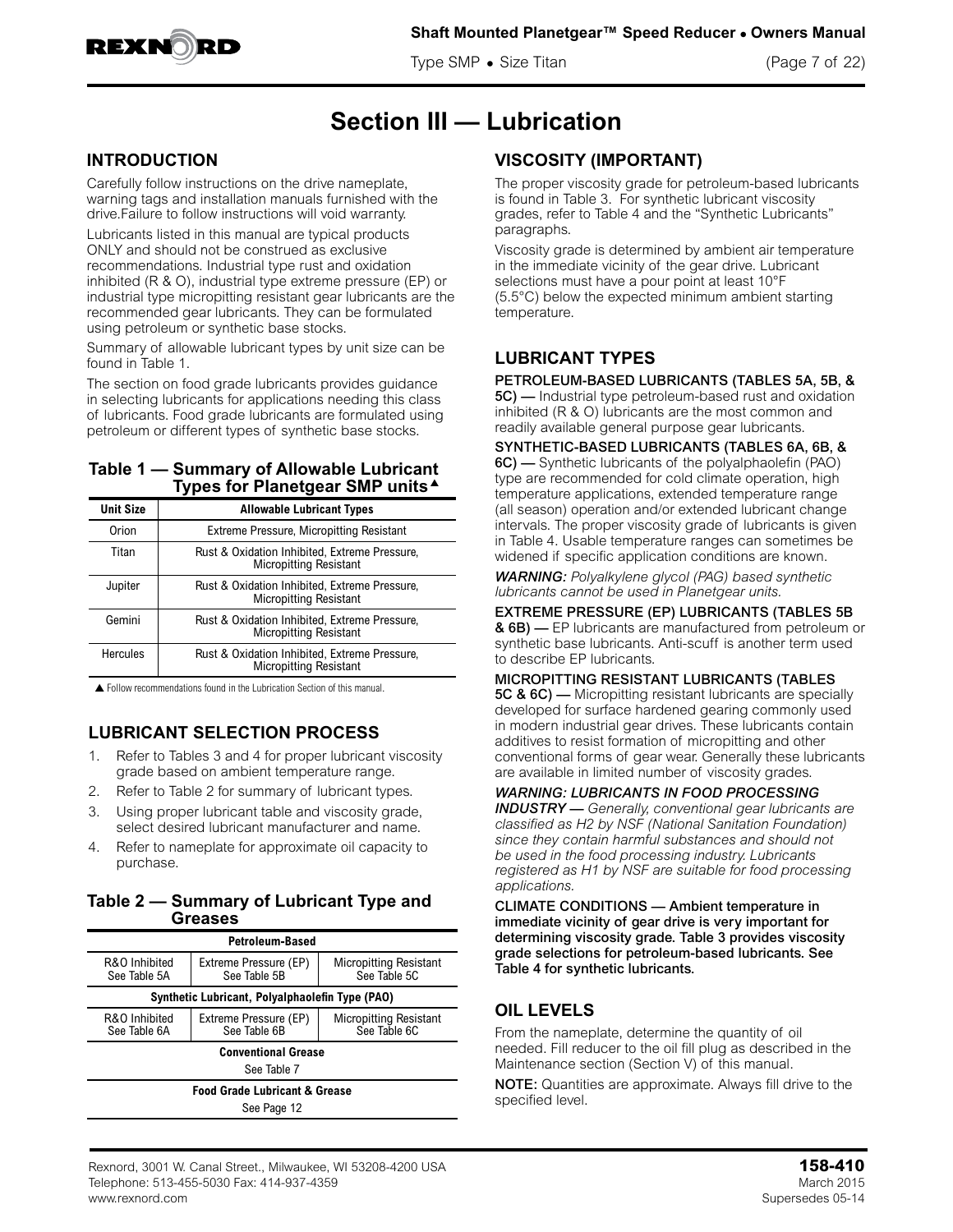

#### **TABLE 3 — Viscosity Grade Recommendation For Petroleum-Based Lubricants**

|                                   | <b>AMBIENT TEMPERATURES</b> |                                                                         |                                                                         |      |
|-----------------------------------|-----------------------------|-------------------------------------------------------------------------|-------------------------------------------------------------------------|------|
| <b>Output Speed</b>               |                             | $+15^{\circ}$ to $+60^{\circ}$ F<br>$(-10^{\circ}$ to +15 $^{\circ}$ C) | $+50^{\circ}$ to $+125^{\circ}$ F<br>$(+10^{\circ}$ to $+50^{\circ}$ C) |      |
|                                   | <b>ISO-VG</b>               | AGMA                                                                    | ISO-VG                                                                  | AGMA |
| <b>RPM</b><br><b>Below 10</b>     | 220                         | 5                                                                       | 320                                                                     | ჩ    |
| <b>10 RPM</b><br><b>And Above</b> | 100                         | 3                                                                       | 150                                                                     |      |

### **LUBRICANT ANALYSIS AND CHANGES**

OIL ANALYSIS REPORT — Checking oil conditions at regular intervals is recommended. Analyze oil samples approximately every 1,000 hours for petroleum lubricants or every 3,000 hours for synthetic lubricants. In the absence of more specific limits, the guidelines listed below may be used to indicate when to change petroleum or polyalphaolefin type synthetic lubricants:

- 1. Water content is greater than 500 ppm (parts per million) (0.05%).
- 2. Iron content exceeds 150 ppm.
- 3. Silicon (dust/dirt) exceeds 25 ppm, above reference sample from new oil container.
- 4. Copper content exceeds 75 ppm.
- 5. TAN (Total Acid Number) 50% increase above reference sample from new oil container.
- 6. Viscosity changes more than  $\pm 15\%$ .
- 7. Solid particle contamination code exceeds 25/22/18 for particle sizes ≥4/≥6/≥14 microns, respectively per ISO 4406.

Laboratory analysis is recommended for optimum lubricant life and gear drive performance. Oil samples should be taken from the oil level hole, not the drain hole.

PETROLEUM LUBRICANTS - In the absence of oil analysis, change gear oils every 6 months or 2,500 operating hours, whichever occurs first. Change oil more frequently when gear drives operate in extremely humid, chemical or dust laden atmospheres. In these cases, lubricants should be changed every 3 to 4 months or 1,500 to 2,000 hours. If the drive is operated in an area where temperatures vary with the seasons, change the oil viscosity grade to suit the temperature, refer to Table 3. Generally lubricant suppliers can test oil from the drive periodically and recommend economical change schedules.

### **Table 4 — Viscosity Grade Recommendation For Synthethic Lubricants**

|                                               | <b>Cold Climates</b>                             |      |                                                      |      | <b>Normal Climates</b>                                               |      |                                                                          |      |
|-----------------------------------------------|--------------------------------------------------|------|------------------------------------------------------|------|----------------------------------------------------------------------|------|--------------------------------------------------------------------------|------|
| <b>Ambient</b><br><b>Temperature</b><br>Range | $-30^\circ$ to $+10^\circ$ F<br>(-34° to -12°C). |      | $-15^{\circ}$ to $+50^{\circ}$ F<br>(-26° to +10°C). |      | $0^{\circ}$ to $+80^{\circ}$ F<br>$(-18^{\circ}$ to $+27^{\circ}$ C) |      | $+10^{\circ}$ to $+125^{\circ}$ F<br>$(-12^{\circ}$ to +52 $^{\circ}$ C) |      |
|                                               | ISO-VG                                           | AGMA | ISO-VG                                               | AGMA | ISO-VG                                                               | AGMA | ISO-VG                                                                   | AGMA |
| <b>Below 10 RPM</b>                           | 32                                               |      | 68                                                   |      | 150                                                                  |      | 320                                                                      |      |
| <b>10 RPM &amp;</b><br>Above                  | 32                                               |      | 68                                                   |      | 150                                                                  |      | 220                                                                      |      |

#### **Table 5A — Petroleum Based R&O (Rust & Oxidation) Inhibited Lubricants** <sup>s</sup> Maximum Operating Temperature of Lubricants 200°F (93°C)

|                                                             | $\ldots$                                                              |                                                                       |                                                                       |                                                     |
|-------------------------------------------------------------|-----------------------------------------------------------------------|-----------------------------------------------------------------------|-----------------------------------------------------------------------|-----------------------------------------------------|
| <b>ISO Viscosity Grade</b>                                  | 100                                                                   | 150                                                                   | 220                                                                   | 320                                                 |
| <b>AGMA Viscosity Grade</b>                                 | 3                                                                     | 4                                                                     | 5                                                                     | 6                                                   |
| Viscosity cSt @ 40°C $\blacksquare$                         | 90-110                                                                | 135-165                                                               | 198-242                                                               | 288-352                                             |
| Viscosity SSU @ 100°F                                       | 417-510                                                               | 626-765                                                               | 918-1122                                                              | 1335-1632                                           |
| <b>Manufacturer</b>                                         | Lubricant Name                                                        | <b>Lubricant Name</b>                                                 | <b>Lubricant Name</b>                                                 | <b>Lubricant Name</b>                               |
| <b>Castrol Industrial</b><br>Lubricants                     | Hyspin AWS 100<br>Castrol Paradene R&O 100<br>Castrol Paradene AW 100 | Hyspin AWS 150<br>Castrol Paradene R&O 150<br>Castrol Paradene AW 150 | Hyspin AWS 220<br>Castrol Paradene R&O 220<br>Castrol Paradene AW 220 | Castrol Paradene R&O 320<br>Castrol Paradene AW 320 |
| Chevron/Texaco/Caltex                                       | Rando HD 100                                                          | Rando HD 150                                                          | Rando HD 220                                                          | Rando HD 320                                        |
| Citgo Petroleum Corp.                                       | Pacemaker T 115                                                       | Pacemaker T 150                                                       | Pacemaker SD 220                                                      | Pacemaker SD 320                                    |
| <b>Exxon Mobil/Esso</b>                                     | DTE Heavy<br>Vacuoline 525                                            | DTE Oil Extra Heavy<br>Vacuoline 528                                  | DTE OIL BB<br>Vacuoline 533                                           | DTE OIL AA<br>Vacuoline 537                         |
| <b>Petro-Canada Lubricants</b>                              | TurboFlo R&O 100                                                      | TurboFlo R&O 150                                                      | TurboFlo R&O 220                                                      | TurboFlo R&O 320                                    |
| Phillips 66/Conoco/76<br><b>Lubricants/Kendall</b>          | Multipurpose R&O 100                                                  | Multipurpose R&O 150                                                  | Multipurpose R&O 220                                                  | Multipurpose R&O 320                                |
| Shell Oil Co.                                               | Morlina S2 B 100<br>Morlina S2 BA 100                                 | Morlina S2 B 150<br>Morlina S2 BA 150                                 | Morlina S2 B 220<br>Morlina S2 BA 220                                 | Morlina S2 B 320<br>Morlina S2 BA 320               |
| <b>Total Lubricants USA/</b><br>Keystone Div. Penwalt Corp. | Azolla ZS 100                                                         | Cirkan ZS 150                                                         | Cirkan ZS 220                                                         | Cirkan ZS 320                                       |
| <b>Whitmore Manufacturing</b><br>Company                    | Hyperion 100                                                          | Hyperion 150                                                          | Hyperion 220                                                          | Hyperion 320                                        |

 $\blacktriangle$  Minimum viscosity index of 90.

 $\blacksquare$  Kinematic viscosity in units of mm<sup>2</sup>/s is equivalent to cSt (centistokes).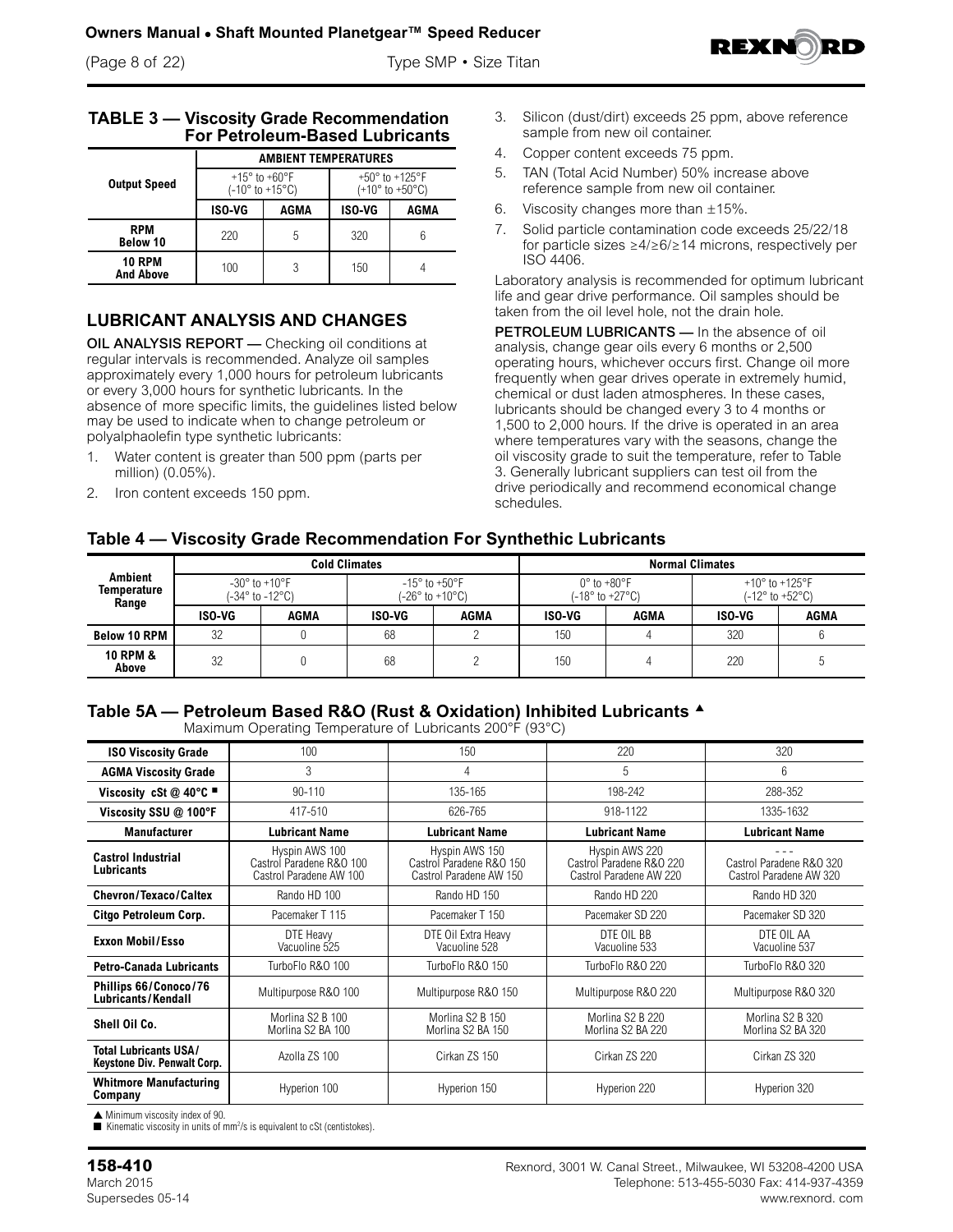

Type SMP • Size Titan (Page 9 of 22)

### Table 5B - Petroleum Based EP (Extreme Pressure) Lubricants <sup>A</sup>

Maximum Operating Temperature of Lubricants 200°F (93°C)

| <b>ISO Viscosity Grade</b>                                  | 100                     | 150                          | 220                          | 320                          |
|-------------------------------------------------------------|-------------------------|------------------------------|------------------------------|------------------------------|
| <b>AGMA Viscosity Grade</b>                                 | 3                       | 4                            | 5                            | 6                            |
| Viscosity cSt @ 40°C $\blacksquare$                         | $90 - 110$              | 135-165                      | 198-242                      | 288-352                      |
| Viscosity SSU @ 100°F                                       | 417-510                 | 626-765                      | 918-1122                     | 1335-1632                    |
| <b>Manufacturer</b>                                         | <b>Lubricant Name</b>   | <b>Lubricant Name</b>        | <b>Lubricant Name</b>        | <b>Lubricant Name</b>        |
| <b>Castrol Industrial Lubricants</b>                        | Alpha SP 100            | Alpha SP 150                 | Alpha SP 220                 | Alpha SP 320                 |
| Chevron/Texaco/Caltex                                       | Meropa 100              | Meropa 150<br>Ultra Gear 150 | Meropa 220<br>Ultra Gear 220 | Meropa 320<br>Ultra Gear 320 |
| Citgo Petroleum Corp.                                       | EP Compound 100         | EP Compound 150              | EP Compound 220              | EP Compound 320              |
| <b>Exxon Mobil/Esso</b>                                     | Mobilgear 600 XP 100    | Mobilgear 600 XP 150         | Mobilgear 600 XP 220         | Mobilgear 600 XP 320         |
| <b>Fuchs Lubricants Company</b>                             |                         |                              | GearMaster CLP Oils 220      |                              |
| <b>Kluber Lubrication</b>                                   | Kluberoil GEM 1 N 100   | Kluberoil GEM 1 N 150        | - - -                        | - - -                        |
| <b>Petro-Canada Lubricants</b>                              | Enduratex EP 100        | Enduratex EP 150             | Enduratex EP 220             | Enduratex EP 320             |
| Phillips 66/Conoco/76<br>Lubricants/Kendall                 | Extra Duty Gear Oil 100 | Extra Duty Gear Oil 150      | Extra Duty Gear Oil 220      | Extra Duty Gear Oil 320      |
| Shell Oil Co.                                               | Omala S2 G 100          | Omala S2 G 150               | <b>Omala S2 G 220</b>        | Omala S2 G 320               |
| <b>Total Lubricants USA/</b><br>Keystone Div. Penwalt Corp. | Carter EP 100           | Carter EP 150                | Carter EP 220                | Carter EP 320                |

▲ Minimum viscosity index of 90.<br>■ Kinematic viscosity in units of mm<sup>2</sup>/s is equivalent to cSt (centistokes).

#### Table 5C - Petroleum Based Micropitting Resistant Lubricants  $\triangle$

Maximum Operating Temperature of Lubricants 200°F (93°C)

| <b>ISO Viscosity Grade</b>            | 100                   | 150            | 220                   | 320                   |
|---------------------------------------|-----------------------|----------------|-----------------------|-----------------------|
| <b>AGMA Viscosity Grade</b>           |                       |                |                       |                       |
| Viscosity cSt $@$ 40°C $\blacksquare$ | $90 - 110$            | 135-165        | 198-242               | 288-352               |
| Viscosity SSU @ 100°F                 | 417-510               | 626-765        | 918-1122              | 1335-1632             |
| <b>Manufacturer</b>                   | <b>Lubricant Name</b> | Lubricant Name | <b>Lubricant Name</b> | <b>Lubricant Name</b> |
| <b>Kluber Lubrication</b>             |                       | - - -          | Kluberoil GEM 1 N 220 | Kluberoil GEM 1 N 320 |

▲ Minimum viscosity index of 90.<br>■ Kinematic viscosity in units of mm<sup>2</sup>/s is equivalent to cSt (centistokes).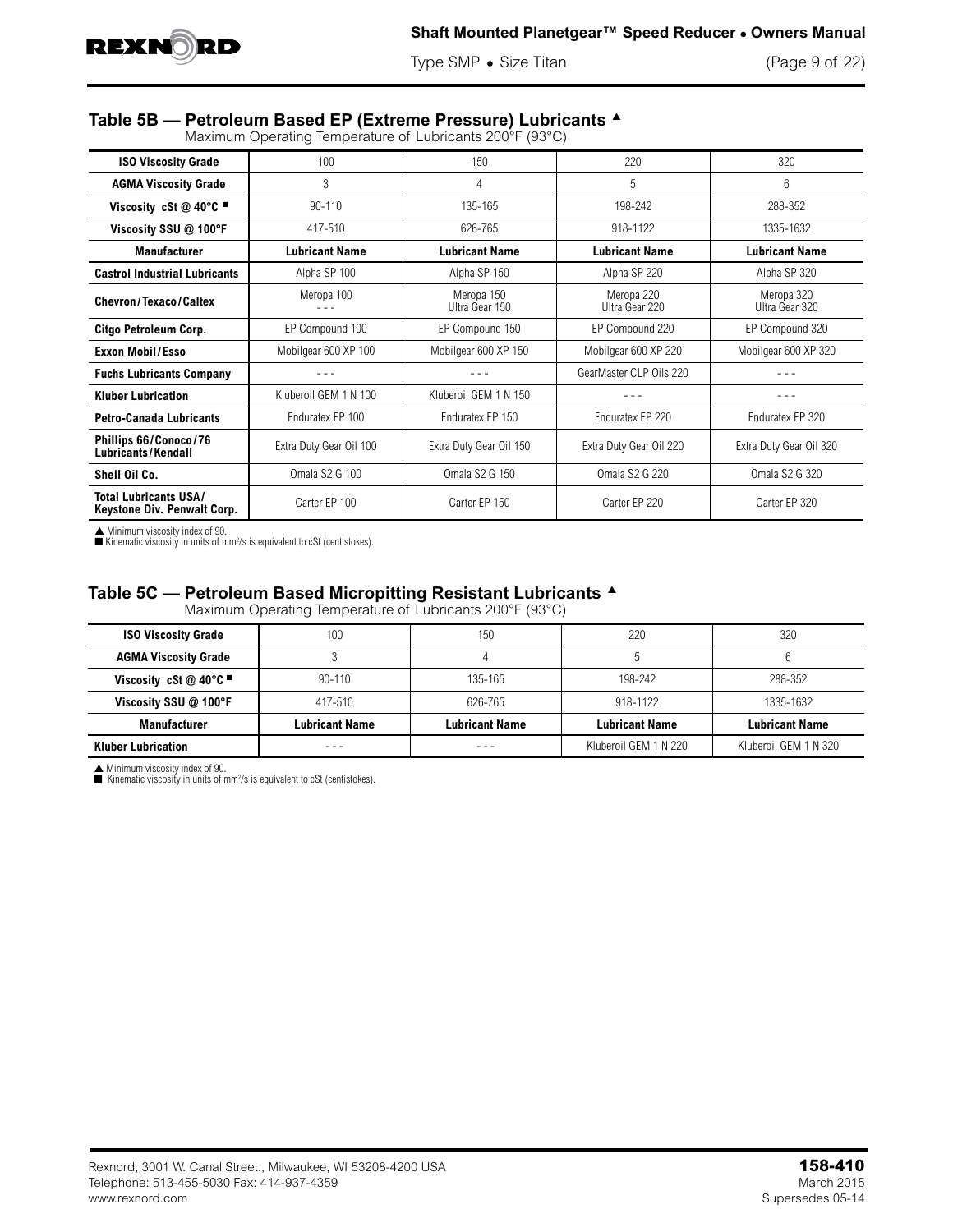

## **Table 6A — Synthetic PAO (Polyalphaolefin) R&O (Rust & Oxidation) Inhibited Lubricants** <sup>s</sup>

| <b>ISO Viscosity Grade</b>                         | 32                                  | 68                                  | 150                                   | 220                                   | 320                                   |
|----------------------------------------------------|-------------------------------------|-------------------------------------|---------------------------------------|---------------------------------------|---------------------------------------|
| <b>AGMA Viscosity Grade</b>                        | $\Omega$                            | 2                                   | 4                                     | 5                                     | 6                                     |
| Viscosity cSt @ 40 $^{\circ}$ C =                  | 28.8-35.2                           | 61.2-74.8                           | 135-165                               | 198-242                               | 288-352                               |
| Viscosity SSU @ 100°F                              | 134-164                             | 284-347                             | 626-765                               | 918-1122                              | 1335-1632                             |
| <b>Manufacturer</b>                                | <b>Lubricant Name</b>               | <b>Lubricant Name</b>               | <b>Lubricant Name</b>                 | <b>Lubricant Name</b>                 | <b>Lubricant Name</b>                 |
| <b>Castrol Industrial</b><br>Lubricants            | Alphasyn T 32<br>Castrol Isolube 32 | Alphasyn T 68<br>Castrol Isolube 68 | Alphasyn T 150<br>Castrol Isolube 150 | Alphasyn T 220<br>Castrol Isolube 220 | Alphasyn T 320<br>Castrol Isolube 320 |
| Chevron/Texaco/Caltex                              | Cetus HiPerSYN Oil 32               | Cetus HiPerSYN Oil 68               | Cetus HiPerSYN Oil 150                | Cetus HiPerSYN Oil 220                | Cetus HiPerSYN Oil 320                |
| Citgo Petroleum Corp.                              |                                     | CITGEAR Synthetic HT 68             | CITGEAR Synthetic HT 150              | CITGEAR Synthetic HT 220              | CITGEAR Synthetic HT 320              |
| <b>Exxon Mobil/Esso</b>                            | Mobil SHC 624                       | Mobil SHC 626                       | Mobil SHC 629                         | Mobil SHC 630                         | Mobil SHC 632                         |
| <b>Kluber Lubrication</b>                          |                                     | Klubersynth G 4 68                  | Klubersynth G 4 150                   | Klubersynth G 4 220                   |                                       |
| <b>Petro-Canada Lubricants</b>                     | Synduro SHB 32                      | Synduro SHB 68                      | Synduro SHB 150                       | Synduro SHB 220                       |                                       |
| Phillips 66/Conoco/76<br><b>Lubricants/Kendall</b> |                                     | Syncon R&O 68                       | Syncon R&O 150                        | Syncon R&O 220 <sup>+</sup>           | Syncon R&O 320 <sup>+</sup>           |
| Shell Oil Co.                                      |                                     | Morlina S4 B 68                     | Morlina S4 B 150                      | Morlina S4 B 220                      | Morlina S4 B 320                      |

▲ Minimum viscosity index of 130. Consult lubricant supplier/manufacturer for maximum operating temperature.<br>■ Kinematic viscosity in units of mm<sup>2</sup>/s is equivalent to cSt (centistokes).<br>◆ Minimum viscosity index of 120.

#### **Table 6B — Synthetic PAO (Polyalphaolephin) EP (Extreme Pressure) Lubricants** <sup>s</sup>

| <b>ISO Viscosity Grade</b>                         | 32                    | 68                           | 150                                       | 220                                       | 320                                       |
|----------------------------------------------------|-----------------------|------------------------------|-------------------------------------------|-------------------------------------------|-------------------------------------------|
| <b>AGMA Viscosity Grade</b>                        | $\Omega$              | $\overline{c}$               | 4                                         | 5                                         | 6                                         |
| Viscosity cSt @ 40°C ■                             | 28.8-35.2             | 61.2-74.8                    | 135-165                                   | 198-242                                   | 288-352                                   |
| Viscosity SSU @ 100°F                              | 134-164               | 284-347                      | 626-765                                   | 918-1122                                  | 1335-1632                                 |
| <b>Manufacturer</b>                                | <b>Lubricant Name</b> | <b>Lubricant Name</b>        | <b>Lubricant Name</b>                     | <b>Lubricant Name</b>                     | <b>Lubricant Name</b>                     |
| <b>Castrol Industrial</b><br>Lubricants            |                       | Castrol Isolube EP 68        | Alphasyn EP 150<br>Castrol Isolube EP 150 | Alphasyn EP 220<br>Castrol Isolube EP 220 | Alphasyn EP 320<br>Castrol Isolube EP 320 |
| Chevron/Texaco/Caltex                              |                       |                              | Tegra Synthetic Gear Lubricant 150        | Tegra Synthetic Gear Lubricant 220        | Tegra Synthetic Gear Lubricant 320        |
| Citgo Petroleum Corp.                              |                       | CITGEAR Synthetic EP Gear 68 | CITGEAR Synthetic EP Gear 150             | CITGEAR Synthetic EP Gear 220             | CITGEAR Synthetic EP Gear 320             |
| <b>Exxon Mobil/Esso</b>                            |                       |                              | Mobil SHC Gear 150                        | Mobil SHC Gear 220                        | Mobil SHC Gear 320                        |
| <b>Fuchs Lubricants Company</b>                    |                       |                              |                                           | Renolin Unisyn CLP 220                    | Renolin Unisyn CLP 320                    |
| <b>Kluber Lubrication</b>                          |                       |                              | Klubersynth EG 4 150                      | Klubersynth EG 4 220                      | Klubersynth EG 4 320                      |
| <b>Petro-Canada Lubricants</b>                     |                       |                              | Enduratex Synthetic EP 150                | Enduratex Synthetic EP 220                | Enduratex Synthetic EP 320                |
| Phillips 66/Conoco/76<br><b>Lubricants/Kendall</b> |                       |                              | Syncon EP Plus Gear Oil 150               | Syncon EP Plus Gear Oil 220               | Syncon EP Plus Gear Oil 320               |
| Shell Oil Co.                                      |                       | Omala S4 GX 68               | Omala S4 GX 150                           | Omala S4 GX 220                           | Omala S4 GX 320                           |
| <b>Whitmore Manufacturing</b><br>Company           |                       |                              | Decathlon HD 150                          | Decathlon HD 220                          | Decathlon HD 320                          |

▲ Minimum viscosity index of 130. Consult lubricant supplier/manufacturer for maximum operating temperature.

 $\blacksquare$  Kinematic viscosity in units of mm<sup>2</sup>/s is equivalent to cSt (centistokes).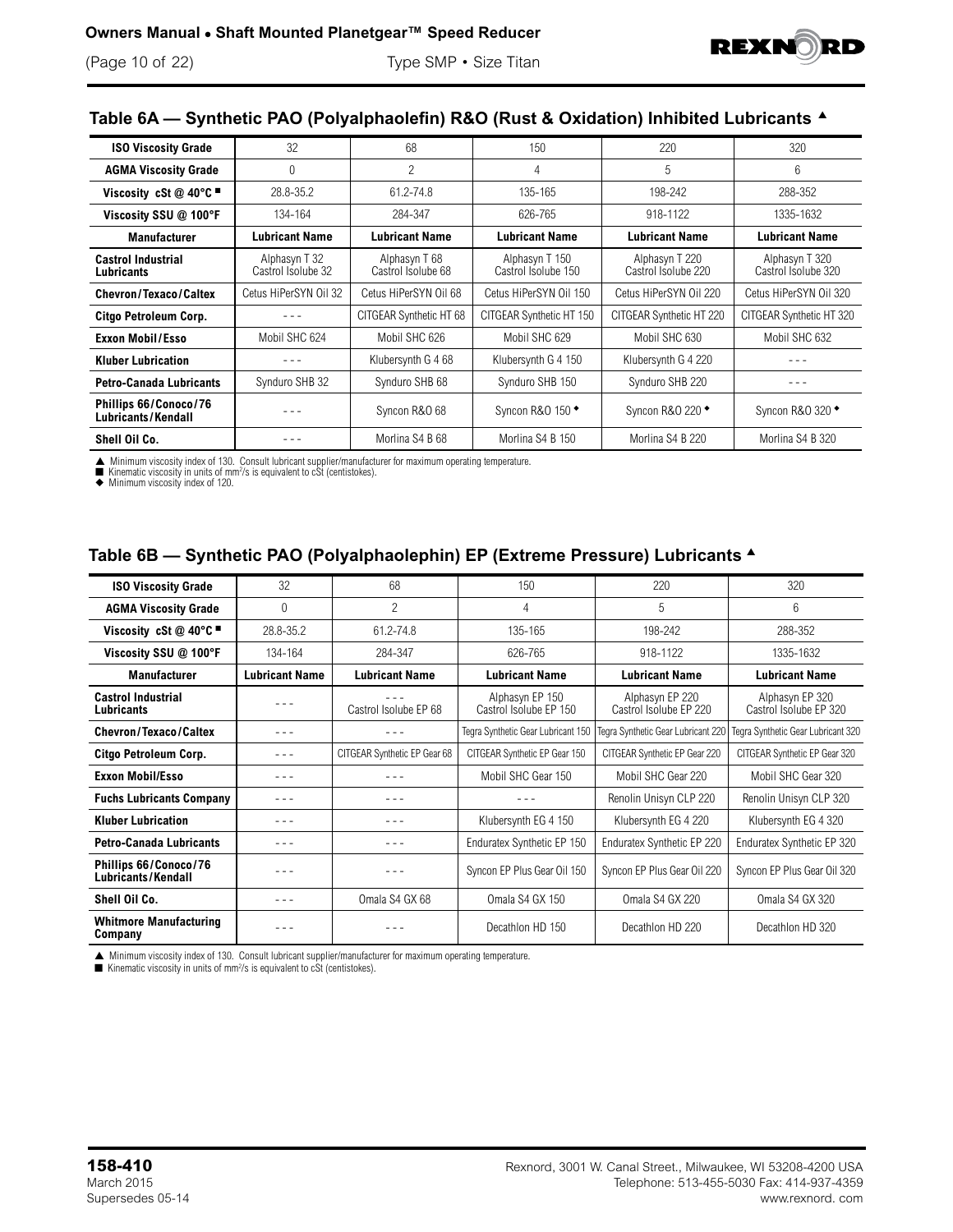

Type SMP • Size Titan (Page 11 of 22)

#### **Table 6C — Synthetic PAO (Polyalphaolephin) Micropitting Resistant Lubricants** <sup>s</sup>

|                                             | 32                    | 68                    | 150                        |                            |                            |
|---------------------------------------------|-----------------------|-----------------------|----------------------------|----------------------------|----------------------------|
| <b>ISO Viscosity Grade</b>                  |                       |                       |                            | 220                        | 320                        |
| <b>AGMA Viscosity Grade</b>                 | 0                     | 2                     | 4                          | 5                          | 6                          |
| Viscosity cSt $@$ 40°C $\blacksquare$       | 28.8-35.2             | 61.2-74.8             | 135-165                    | 198-242                    | 288-352                    |
| Viscosity SSU @ 100°F                       | 134-164               | 284-347               | 626-765                    | 918-1122                   | 1335-1632                  |
| <b>Manufacturer</b>                         | <b>Lubricant Name</b> | <b>Lubricant Name</b> | <b>Lubricant Name</b>      | <b>Lubricant Name</b>      | <b>Lubricant Name</b>      |
| <b>Chevron/Texaco/Caltex</b>                |                       | - - -                 |                            |                            | Pinnacle WM 320            |
| <b>Exxon Mobil/Esso</b>                     | - - -                 | - - -                 |                            |                            | Mobil SHC Gear 320 WT      |
| <b>Kluber Lubrication</b>                   |                       |                       | Klubersynth GEM 4<br>N 150 | Klubersynth GEM 4<br>N 220 | Klubersynth GEM 4<br>N 320 |
| <b>Petro-Canada Lubricants</b>              |                       | - - -                 |                            |                            | Harnex 320                 |
| Phillips 66/Conoco/76<br>Lubricants/Kendall |                       | - - -                 | - - -                      |                            | Syncon WTL 320             |
| <b>Whitmore Manufacturing</b><br>Company    |                       |                       | Decathlon F 150            | Decathlon F 220            | Decathlon F 320            |

▲ Minimum viscosity index of 130. Consult lubricant supplier/manufacturer for maximum operating temperature.<br>■ Kinematic viscosity in units of mm<sup>2</sup>/s is equivalent to cSt (centistokes).

SYNTHETIC LUBRICANTS — In the absence of oil analysis, synthetic lube change intervals can be extended to 8,000 hours depending upon operating temperatures. Laboratory analysis is recommended for optimum lubricant life and drive performance. Change lube with change in ambient temperature, if required. Refer to Table 4.

### **GREASE PURGED SEALS**

All drives are furnished with grease purged seals which minimize the entry of contaminants and abrasive dusts into the drive. Drives are shipped with NLGI #2 grade grease in the seal housing cavities unless otherwise specified.

Whenever changing oil in the drive, purge the seals with one of the NLGI #2 grade greases listed in Table 7. Depending upon the degree of contamination, periodically (at least every six months), purge contaminated grease from seals by slowly pumping fresh bearing grease through the seal, WITH HAND GREASE GUN, until fresh grease flows out along the shaft. Wipe off purged grease.

*CAUTION: Rapid regreasing with a power grease gun can force grease inward past the seals and plug the oil drain back system causing leaks.*

*WARNING: Greases in Table 7 contain harmful substances and are not allowed in the food processing industry. If grease could contaminate the product, as in the food and drug industries, the grease originally supplied with gear drive must be removed and replaced with a grease listed in Table 13. Simply purging grease with a grease gun will not remove all grease and cross-contamination will likely occur. Grease registered as H1 by NSF, (National Sanitation Foundation) is suitable for food processing applications.*

#### Table 7 – Conventional Grease<sup> $\triangle$ </sup> for Grease **Purged Seals**

0° to +200°F (-18° to +93°C)

| <b>Manufacturer</b>                                                | <b>Grease Name</b>                     |
|--------------------------------------------------------------------|----------------------------------------|
| Chevron/Texaco/Caltex                                              | Multifak EP 2                          |
| Citgo Petroleum Corp.                                              | Lithoplex RT 2<br>Premium Lithium EP 2 |
| ExxonMobil/Esso                                                    | Mobilux EP 2                           |
| <b>Petro-Canada Lubricants</b>                                     | Precision General Purpose EP2          |
| Phillips 66/Conoco/<br><b>76 Lubricants/Kendall</b>                | Multiplex Red                          |
| Shell Oil Co.                                                      | Gadus S2 V100 - 2                      |
| <b>Total Lubricants USA/</b><br><b>Keystone Div. Penwalt Corp.</b> | Multis 2 or Multis EP 2                |

 $\triangle$  Not suitable for food grade applications.

Grease application or re-lubrication should be done at temperatures above 20°F (-7°C). If grease must be applied below 20°F (-7°C) consult lubricant supplier for recommendations.

## **STORED & INACTIVE GEAR DRIVES**

Refer to Section VII (Storage Procedures) for details on stored & inactive gear drives.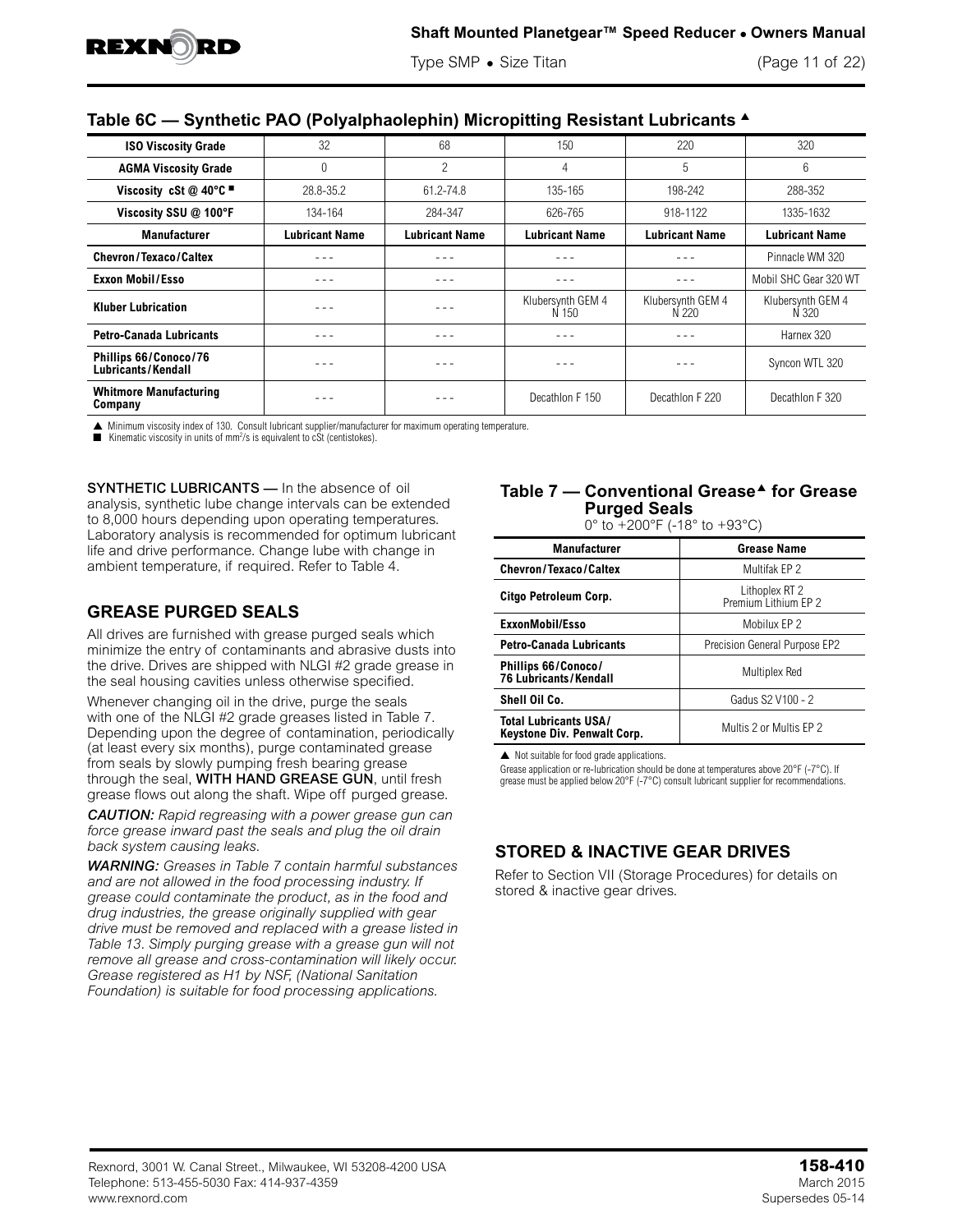(Page 12 of 22) Type SMP • Size Titan



#### **FOOD GRADE LUBRICANTS**

Guidance for selecting petroleum-based and syntheticbased food grade lubricants are shown below in Table 8. For general lubrication guidelines, refer to the first part of the "Lubrication Recommendation" section.

#### **FOOD GRADE LUBRICANT SELECTION PROCESS**

- 1. Refer to Tables 9 and 10 for proper lubricant viscosity grade based on ambient temperature range.
- 2. Refer to Table 8 for summary of lubricant types.
- 3. Using proper lubricant table and viscosity grade, select desired lubricant manufacturer and name.
- 4. Refer to nameplate for approximate oil capacity to purchase.

#### **Table 8 — Summary of Food Grade Lubricants and Greases**

| Petroleum-Based                                 |                                        |  |  |  |
|-------------------------------------------------|----------------------------------------|--|--|--|
| R&O Inhibited<br>See Table 11A                  | Extreme Pressure (EP)<br>See Table 11B |  |  |  |
| Synthetic Lubricant, Polyalphaolefin Type (PAO) |                                        |  |  |  |
| R&O Inhibited<br>See Table 12A                  | Extreme Pressure (EP)<br>See Table 12B |  |  |  |
| <b>Food Grade Grease</b><br>See Table 13        |                                        |  |  |  |

FOOD GRADE LUBRICANTS (TABLES 11A, 11B,

12A, 12B, & 13) — Food grade lubricants are a class of lubricants registered as H1 by NSF (National Sanitation Foundation). They contain base stock and additives which comply with Food and Drug Administration Title 21 CFR 178.3570 regulations for lubricants with incidental food contact. Base stock can be petroleum oil or different types of synthetic lubricant. Food grade lubricants are not the same as biodegradable or environmentally friendly lubricants.

Rust and corrosion inhibitors used to protect gear drives during shipment are not qualified as food grade fluids. Flush out inhibitor oil before filling with food grade lubricant. TABLES 11A, 11B, 12A, 12B, & 13 list food grade lubricants that have performance properties meeting Rexnord specifications. They are not exclusive recommendations but serve as a guide for making proper lubricant selections.

CLIMATE CONDITIONS — Ambient temperature in immediate vicinity of gear drive is very important for determining viscosity grade. Table 9 provides viscosity grade selections for petroleum-based lubricants. See Table 10 for synthetic lubricants.

#### **Table 9 — Viscosity Grade Recommendation For Food Grade Petroleum-Based Lubricants**

|                                   | <b>AMBIENT TEMPERATURES</b>      |                                     |                                                                           |      |  |  |  |
|-----------------------------------|----------------------------------|-------------------------------------|---------------------------------------------------------------------------|------|--|--|--|
| <b>Output</b><br><b>Speed</b>     | $+15^{\circ}$ to $+60^{\circ}$ F | $(-10^{\circ}$ to +15 $^{\circ}$ C) | +50 $^{\circ}$ to +125 $^{\circ}$ F<br>$(+10^{\circ}$ to $+50^{\circ}$ C) |      |  |  |  |
|                                   | <b>ISO-VG</b>                    | AGMA                                | <b>ISO-VG</b>                                                             | AGMA |  |  |  |
| <b>RPM</b><br><b>Below 10</b>     | 220                              | 5                                   | 320                                                                       |      |  |  |  |
| <b>10 RPM</b><br><b>And Above</b> | 100                              |                                     | 150                                                                       |      |  |  |  |

#### **Table 10 — Viscosity Grade Recommendation For Food Grade Synthethic Lubricants**

|                                               | <b>Cold Climates</b>                             |      |                                                     |      | <b>Normal Climates</b>                                                |      |                                                                          |      |
|-----------------------------------------------|--------------------------------------------------|------|-----------------------------------------------------|------|-----------------------------------------------------------------------|------|--------------------------------------------------------------------------|------|
| <b>Ambient</b><br><b>Temperature</b><br>Range | $-30^\circ$ to $+10^\circ$ F<br>(-34° to -12°C). |      | $-15^{\circ}$ to $+50^{\circ}$ F<br>(-26° to +10°C) |      | $0^{\circ}$ to +80 $^{\circ}$ F<br>$(-18^{\circ}$ to $+27^{\circ}$ C) |      | $+10^{\circ}$ to $+125^{\circ}$ F<br>$(-12^{\circ}$ to +52 $^{\circ}$ C) |      |
|                                               | ISO-VG                                           | AGMA | ISO-VG                                              | AGMA | ISO-VG                                                                | AGMA | ISO-VG                                                                   | AGMA |
| <b>Below 10 RPM</b>                           | 32                                               |      | 68                                                  |      | 150                                                                   |      | 320                                                                      |      |
| <b>10 RPM &amp;</b><br>Above                  | 32                                               |      | 68                                                  | ı    | 150                                                                   |      | 220                                                                      |      |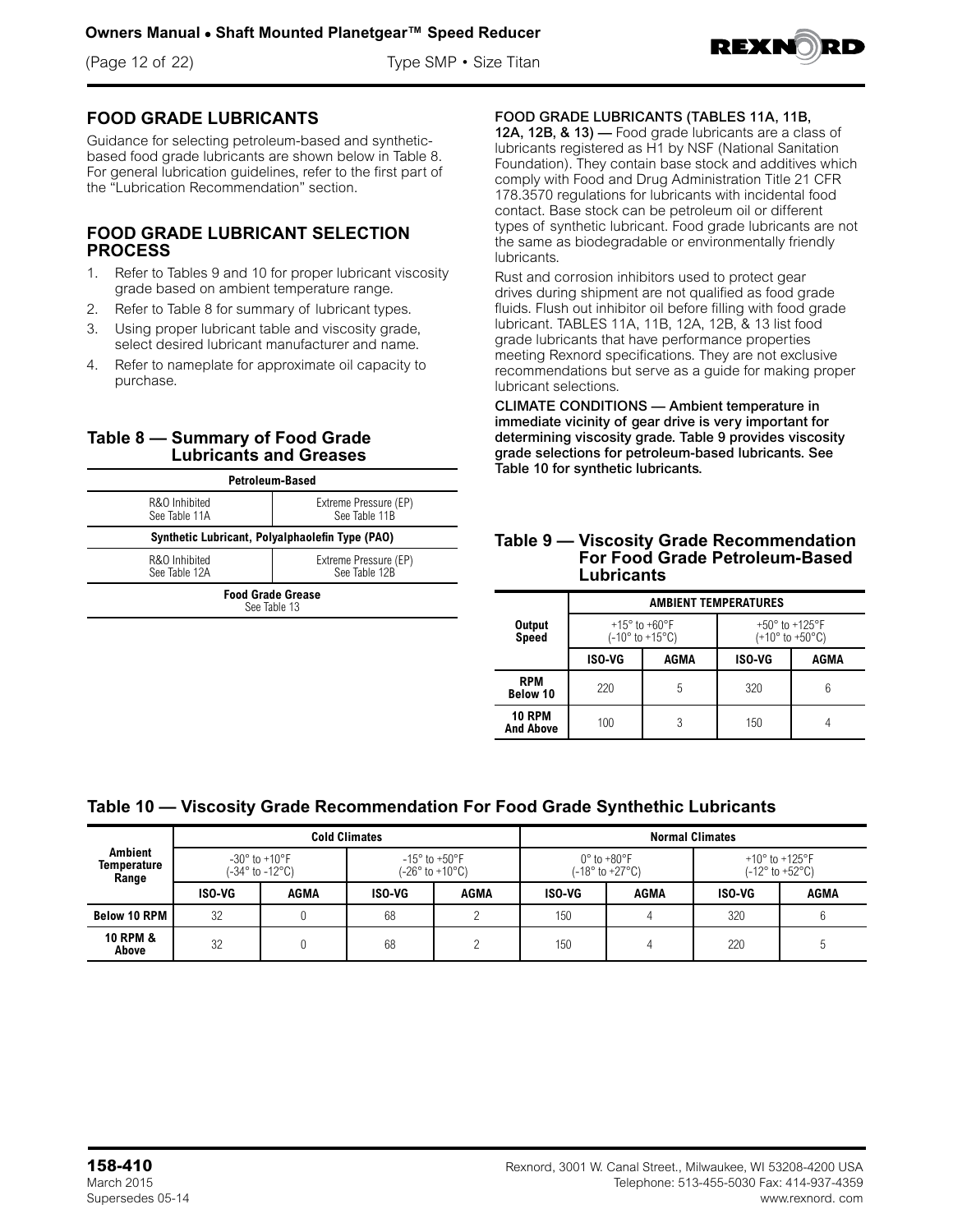

Type SMP • Size Titan (Page 13 of 22)

#### **LUBRICANT ANALYSIS AND CHANGES**

OIL ANALYSIS REPORT (FOOD GRADE) — Checking oil conditions at regular intervals is recommended. Analyze oil samples approximately every 1,000 hours for food grade petroleum lubricants or every 3,000 hours for food grade synthetic lubricants. In the absence of more specific limits, the guidelines listed below may be used to indicate when to change petroleum or polyalphaolefin type food grade lubricants:

- 1. Water content is greater than 500 ppm (parts per million) (0.05%).
- 2. Iron content exceeds 150 ppm.
- 3. Silicon (dust/dirt) exceeds 25 ppm, above reference sample from new oil container.
- 4. Copper content exceeds 75 ppm.
- 5. TAN (Total Acid Number) 50% increase above reference sample from new oil container.
- 6. Viscosity changes more than  $\pm 15\%$ .
- 7. Solid particle contamination code exceeds 25/22/18 for particle sizes ≥4/≥6/≥14 microns, respectively per ISO 4406.

Laboratory analysis is recommended for optimum lubricant life and gear drive performance. Oil samples should be taken from the oil level hole, not the drain hole.

PETROLEUM LUBRICANTS (FOOD GRADE) — In the absence of oil analysis, change gear oils every 6 months or 2,500 operating hours, whichever occurs first. Change oil more frequently when gear drives operate in extremely humid, chemical, or dust laden atmospheres. In these cases, lubricants should be changed every 3 to 4 months or 1,500 to 2,000 hours. If the drive is operated in an area where temperatures vary with the seasons, change the oil viscosity grade to suit the temperature, refer to Table 9. Lubricant suppliers can test oil from the drive periodically and recommend economical change schedules.

SYNTHETIC LUBRICANTS (FOOD GRADE) — In the absence of oil analysis, synthetic lube change intervals can be extended to 8,000 hours depending upon operating temperatures. Laboratory analysis is recommended for optimum lubricant life and drive performance. Change lube with change in ambient temperature, if required. Refer to Table 10.

#### **Table 11A — Food Grade Petroleum Based R&O (Rust & Oxidation) Inhibited Lubricants — NSF (National Sanitation Foundation) H1 Registered**

Maximum Operating Temperature of Lubricants 200°F (93°C)

| <b>ISO Viscosity Grade</b>   | 100                   | 150                     | 220                     | 320                     |
|------------------------------|-----------------------|-------------------------|-------------------------|-------------------------|
| <b>AGMA Viscosity Grade</b>  | 3                     | 4                       | 5                       | 6                       |
| Viscosity cSt $@$ 40o C      | $90 - 110$            | 135-165                 | 198-242                 | 288-352                 |
| Viscosity SSU @ 100o F       | 417-510               | 626-765                 | 918-1122                | 1335-1632               |
| <b>Manufacturer</b>          | Lubricant Name        | Lubricant Name          | <b>Lubricant Name</b>   | Lubricant Name          |
| <b>Bel-Ray Company, Inc.</b> | ---                   | No-Tox Gear Oil ISO 150 | No-Tox Gear Oil ISO 220 | No-Tox Gear Oil ISO 320 |
| <b>Kluber Lubrication</b>    | Paralig P 100         | Paralig P 150           | - - -                   |                         |
| Lubriplate Lubricants Co.    | Lubriplate FMO 500-AW | Lubriplate FMO 900-AW   | Lubriplate FMO 1100-AW  | Lubriplate FMO 1700-AW  |

 $\blacksquare$  Kinematic viscosity in units of mm<sup>2</sup>/s is equivalent to cSt (centistokes).

#### **Table 11B — Food Grade Petroleum-Based EP (Extreme Pressure) Type Lubricants — NSF (National Sanitation Foundation) H1 Registered** Maximum Operating Temperature of Lubricants 200°F (93°C)

**ISO Viscosity Grade 100** 150 150 220 220 320 **AGMA Viscosity Grade and Agent and Agent and Agent Agent Agent Agent Agent Agent Agent Agent Agent Agent Agent Agent Agent Agent Agent Agent Agent Agent Agent Agent Agent Agent Agent Agent Agent Agent Agent Agent Agent Viscosity cSt @ 40°C ■ | 90-110 135-165 | 90-110 198-242 288-352 Viscosity SSU @ 100°F** 417-510 626-765 918-1122 1335-1632 **Manufacturer Lubricant Name Lubricant Name Lubricant Name Lubricant Name Petro-Canada** Purity FG EP 100 Purity FG EP 150 Purity FG EP 220 Purity FG EP 220 **Total Lubricants USA, Inc.**  $\vert$  Nevastane EP 100  $\vert$  Nevastane EP 150 Nevastane EP 220 Nevastane EP 320

 $\blacksquare$  Kinematic viscosity in units of mm<sup>2</sup>/s is equivalent to cSt (centistokes).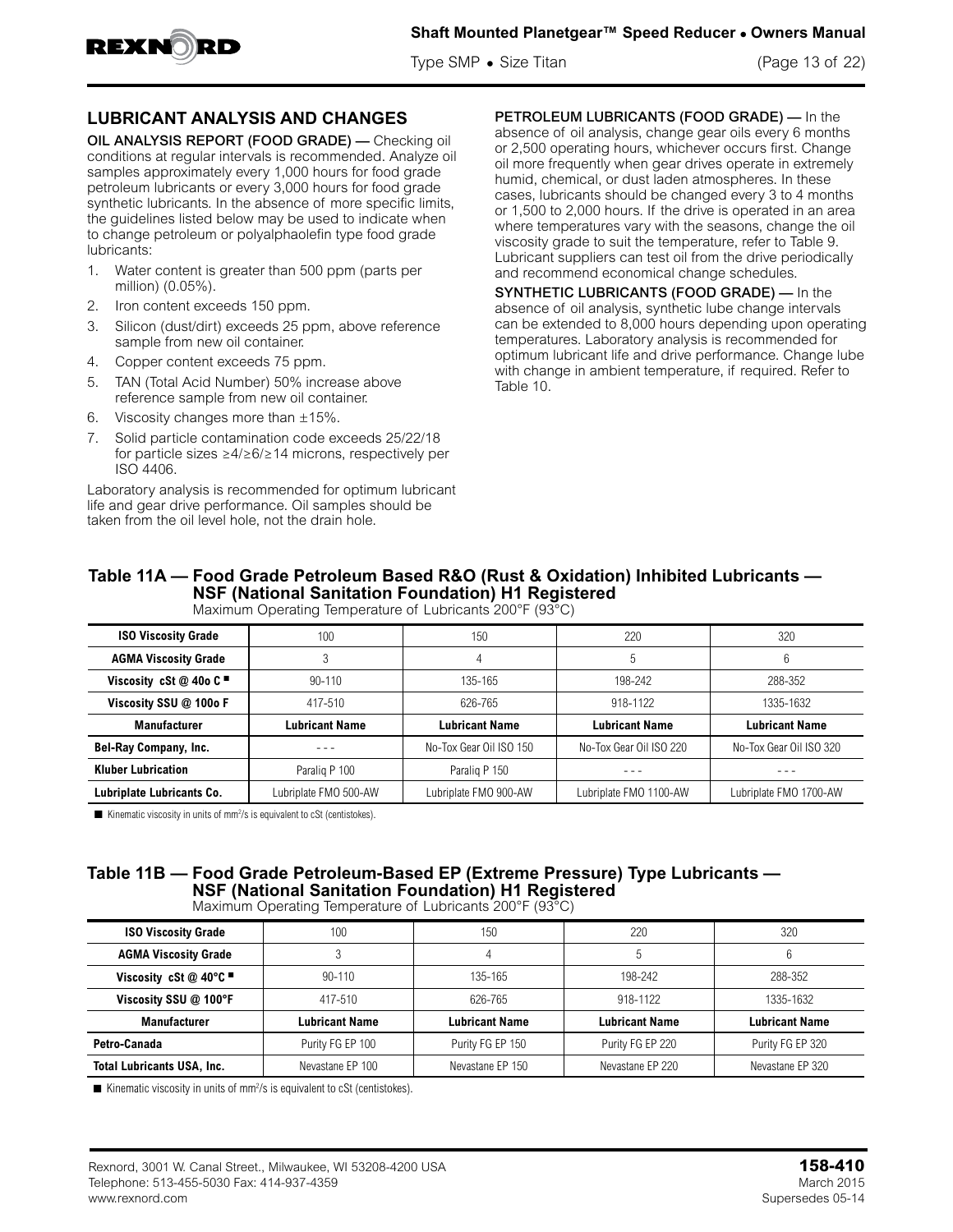



#### **Table 12A — Food Grade Synthetic R&O (Rust & Oxidation) PAO Polyalphaolefin Type Lubricants — NSF (National Sanitation Foundation) H1 Registered**

| <b>ISO Viscosity Grade</b>        | 32                       | 68                       | 150                       | 220                       | 320                       |
|-----------------------------------|--------------------------|--------------------------|---------------------------|---------------------------|---------------------------|
| <b>AGMA Viscosity Grade</b>       | 0                        |                          | 4                         | 5                         | 6                         |
| Viscosity cSt @ 40 $^{\circ}$ C = | 28.8-35.2                | 61.2-74.8                | 135-165                   | 198-242                   | 288-352                   |
| Viscosity SSU @ 100°F             | 134-164                  | 284-347                  | 626-765                   | 918-1122                  | 1335-1632                 |
| <b>Manufacturer</b>               | <b>Lubricant Name</b>    | <b>Lubricant Name</b>    | <b>Lubricant Name</b>     | <b>Lubricant Name</b>     | <b>Lubricant Name</b>     |
| <b>ExxonMobil</b>                 | Mobil SHC Cibus 32       | Mobil SHC Cibus 68       | Mobil SHC Cibus 150       | Mobil SHC Cibus 220       | Mobil SHC Cibus 320       |
| <b>Kluber Lubrication</b>         | Kluberoil 4 UH1 N 32     | Kluberoil 4 UH1 N 68     | Kluberoil 4 UH1 N 150     | Kluberoil 4 UH1 N 220     | Kluberoil 4 UH1 N 320     |
| Lubriplate Lubricants Co.         | Lubriplate SFGO Ultra 32 | Lubriplate SFGO Ultra 68 | Lubriplate SFGO Ultra 150 | Lubriplate SFGO Ultra 220 | Lubriplate SFGO Ultra 320 |
| <b>Total Lubricants USA, Inc.</b> | Nevastane SL 32          | Nevastane SL 68          | Nevastane SL 150          | Nevastane SL 220          | Nevastane SL 320          |

Maximum Operating Temperature of Lubricants 200°F (93°C)

E Kinematic viscosity in units of  $mm^2/s$  is equivalent to cSt (centistokes).

#### **Table 12B — Food Grade Synthetic EP (Extreme Pressure) PAO (Polyalphaolefin) Type Lubricants — NSF (National Sanitation Foundation) H1 Registered**

|                                       | $\sim$                |                |                       |                            |                       |
|---------------------------------------|-----------------------|----------------|-----------------------|----------------------------|-----------------------|
| <b>ISO Viscosity Grade</b>            | 32                    | 68             | 150                   | 220                        | 320                   |
| <b>AGMA Viscosity Grade</b>           |                       |                |                       |                            |                       |
| Viscosity cSt $@$ 40°C $\blacksquare$ | 28.8-35.2             | 61.2-74.8      | 135-165               | 198-242                    | 288-352               |
| Viscosity SSU @ 100°F                 | 134-164               | 284-347        | 626-765               | 918-1122                   | 1335-1632             |
| <b>Manufacturer</b>                   | <b>Lubricant Name</b> | Lubricant Name | <b>Lubricant Name</b> | <b>Lubricant Name</b>      | <b>Lubricant Name</b> |
| Petro-Canada                          | - - -                 | $  -$          | - - -                 | Purity FG Synthetic EP 220 | - - -                 |

Maximum Operating Temperature of Lubricants 200°F (93°C)

 $\blacksquare$  Kinematic viscosity in units of mm<sup>2</sup>/s is equivalent to cSt (centistokes).

#### **GREASE PURGED SEALS**

All drives are furnished with grease purged seals which minimize the entry of contaminants and abrasive dusts into the drive. Drives are shipped with NLGI #2 grade grease in the seal housing cavities unless otherwise specified.

Whenever changing oil in the drive, purge the seals with one of the NLGI #2 grade greases listed in Table 13. Depending upon the degree of contamination, periodically (at least every six months), purge the contaminated grease from seals by slowly pumping fresh bearing grease through the seal, WITH HAND GREASE GUN, until fresh grease flows out along the shaft. Wipe off purged grease.

*CAUTION: Rapid regreasing with a power grease gun can force grease inward past the seals and plug the oil drain back system causing leaks.*

Greases in Table 7 contain harmful substances not allowed in the food processing industry. If grease could contaminate the product, as in the food and drug industries, the grease originally supplied with gear drive must be removed and replaced with grease listed in Table 13. Simply purging grease with grease gun will not remove all grease and cross-contamination will likely occur. Grease registered as H1 by NSF, (National Sanitation Foundation) is suitable for food processing applications.

## **STORED & INACTIVE GEAR DRIVES**

See Storage Procedures (Section VII).

#### **Table 13 — Food Grade Grease for Grease Purged Seals NSF (National Sanitation Foundation) H1 Registered**

0° to +200°F (-18° to +93°C)

| <b>Manufacturer</b>                         | Grease Name             |  |  |
|---------------------------------------------|-------------------------|--|--|
| Bel-Ray Company, Inc.                       | No-Tox HD Grease 2      |  |  |
| Chevron USA, Inc. (Texaco/<br>Caltex)       | Chevron FM ALC EP 2     |  |  |
| <b>Exxon Mobil</b>                          | Mobil SHC Polyrex 462   |  |  |
| <b>Kluber Lubrication</b>                   | Klubersynth UH1 14-222  |  |  |
| Lubriplate                                  | Lubriplate FGL-2        |  |  |
| <b>Total Lubricants USA, Inc.</b>           | Nevastane HT/AW 2       |  |  |
| Petro-Canada                                | Purity FG               |  |  |
| Phillips 66/Conoco/76<br>Lubricants/Kendall | Food Machinery Grease 2 |  |  |

Grease application or re-lubrication should be done at temperatures above 20°F (-7°C). If grease must be applied below 20°F (-7°C) consult lubricant supplier for recommendations.

*WARNING: Rust preventative oil or vapor-phase inhibitors are not H1 registered with the NSF (National Sanitation Foundation) as suitable for food processing applications. When Food Grade Lubricants are to be used, it is the end users responsibility to properly flush and prepare the drive for Food Grade service. Contact the lubricant manufacturer for specific information and flushing procedures.*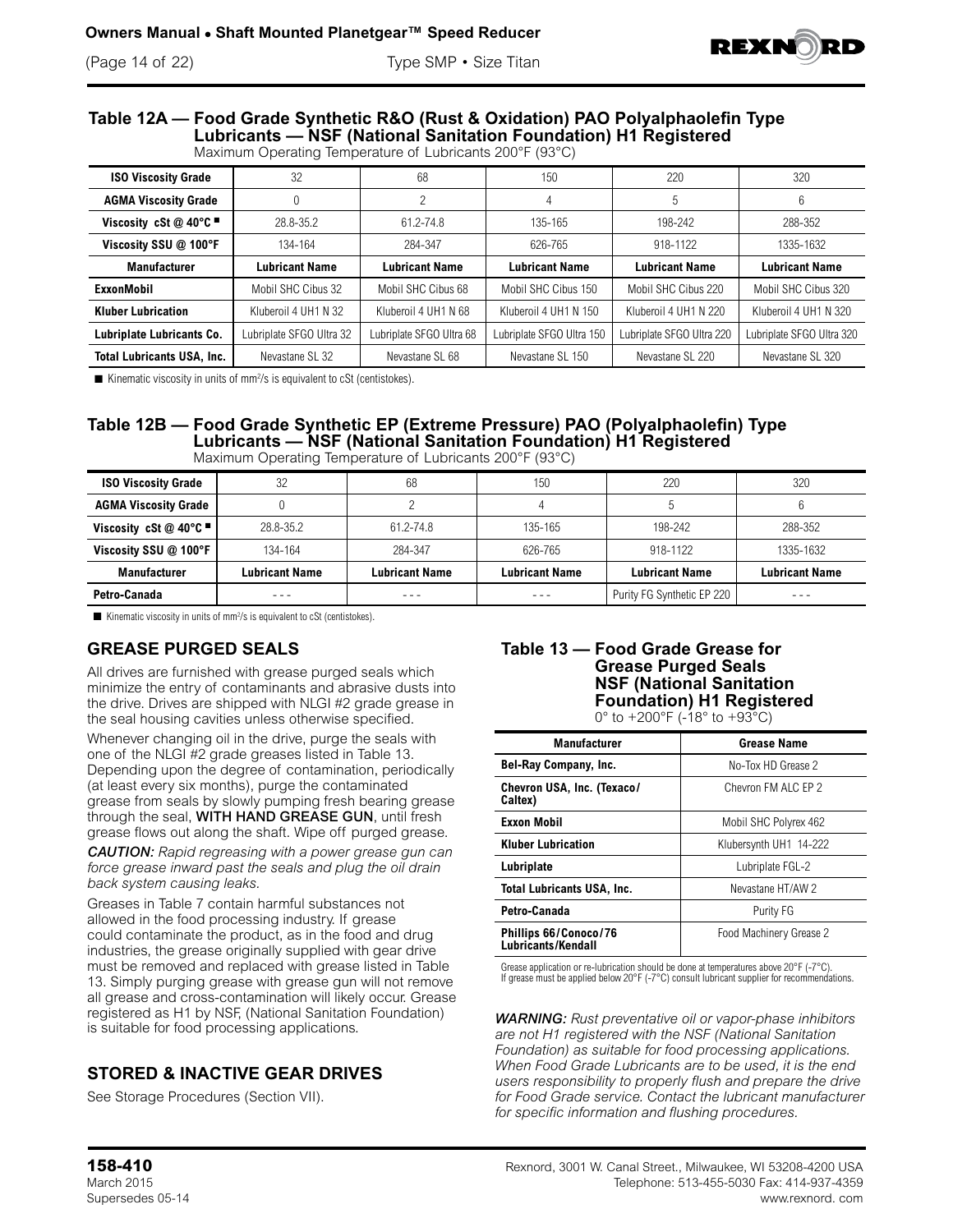

Type SMP • Size Titan (Page 15 of 22)

# **Section IV — Start-up**

*WARNING: Never operate the gear speed reducer at speeds and/or loads that exceed the limits specified on the nameplate. Exceeding these limits may result in personal injury or machinery damage. Check to insure that all rotating equipment is properly guarded according to OSHA standards.*

*CAUTION: All speed reducers are shipped without oil but may have been treated with a rust preventative oil. A vapor phase inhibitor may also be added. Be sure to fill the speed reducer to the proper level prior to start-up.*

*WARNING: These corrosion inhibitors are not H1 registered with the NSF (National Sanitation Foundation) as suitable for food processing applications. When Food Grade Lubricants are to be used it is the end users responsibility to properly flush and prepare the drive for Food Grade service. Contact the lubricant manufacturer for specific information and flushing procedures.*

*CAUTION: When starting up new equipment, proceed cautiously.*

### **4.1 Pre-Start-up Checklist**

- 1. Has the speed reducer been filled with the proper oil type and to the correct oil level?
- 2. Are all mounting bolts high strength (Grade 5) and tightened according to torque specifications in Table 2 (Page 21)?
- 3. Are speed reducer input shaft and motor shaft sheaves correctly mounted with full engagement and keys in place?
- 4. Are belts at correct tension?
- 5. Are sheave connections properly aligned and fastened?
- 6. Have all pipe plugs (oil fill, oil level, and oil drain) been inserted and properly tightened?
- 7. Have all electrical connections been made?
- 8. Does the motor shaft rotate in the proper direction?
- 9. Are all guards in place and properly secured?

#### **4.2 Initial Start-up**

It is recommended that all Planetgear speed reducers be run-in for a period of time before introduction to full service. This will allow the gearing to mate properly prior to being exposed to any high load conditions. The following procedure is recommended for initial start-up.

#### **4.2.1 Prime Mover**

The prime mover should be set up to maximize the amount of time necessary to get to the rated speed. This will avoid any instantaneous gear loads that could exceed the rating of the speed reducer or other components.

#### **4.2.2 Speed Reducer Rotation**

The input and output shafts of the speed reducer will rotate in the same direction.

## **4.2.3 Start-up**

Start the speed reducer under as light a load as possible. As the speed reducer is brought up to normal operating speed, check for unusual noises, excessive vibration, or excessive heat and oil leakage. If any of these conditions exist, shut down the speed reducer immediately and determine the cause of the problem. Refer to Troubleshooting (Section 8.0) for assistance.

### **4.3 Post Start-up Checklist**

- 1. After approximately forty hours of use, check all mounting bolts and tighten as required. Note: Always recheck alignment after tightening.
- 2. The oil used in the initial start-up of a new speed reducer should be completely drained and replaced after 500 hours of use. A thorough cleaning of the gear case using a flushing oil should be performed to remove any foreign matter during the first oil change.
- 3. Check tension if using belts during the first 24-48 hours of run-in operation.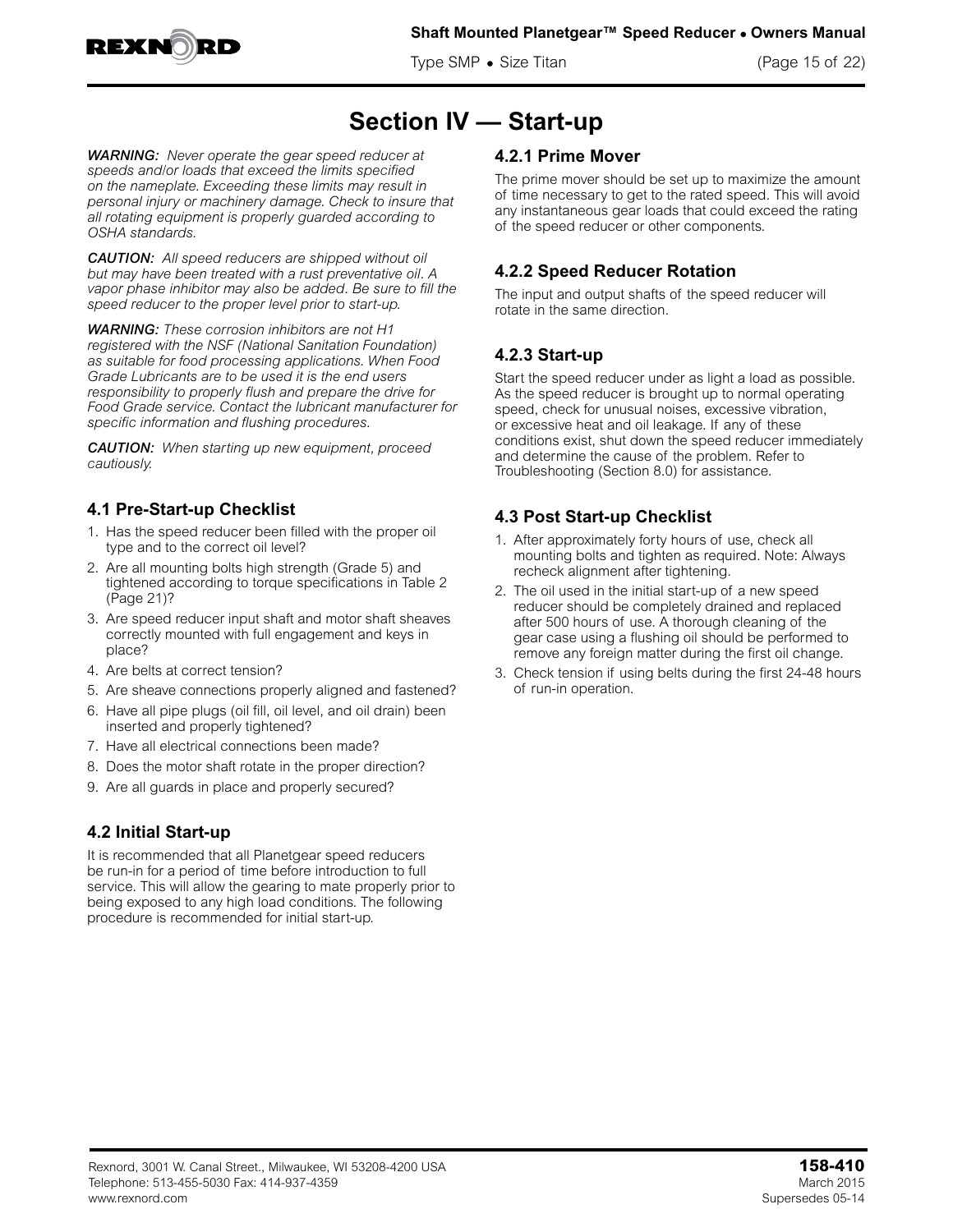(Page 16 of 22) Type SMP • Size Titan



## **Section V — Maintenance**

*WARNING: DO NOT PERFORM ANY MAINTENANCE PROCEDURES WHILE SPEED REDUCER IS IN OPERATION. DOING SO MAY RESULT IN PERSONAL INJURY OR PROPERTY DAMAGE. TO INSURE SAFETY DURING MAINTENANCE, ACTIVATE ALL ELECTRICAL AND/OR MECHANICAL LOCKOUTS.*

## **5.1 Filling Speed Reducer with Oil**

- 1. Chose correct oil type; reference Section 3.0.
- 2. Determine correct oil quantity; reference Nameplate.
- 3. Remove oil fill plug (vent plug) and one of the two oil level plugs; reference Figure 5.1.



#### Figure 5.1

- 4. Fill speed reducer at oil fill port.
- 5. Speed reducer oil capacity is reached when oil starts to pour out of the bottom of the level port. Allow several minutes for oil to settle, then recheck oil level. Add oil if necessary.

NOTE: Oil should be checked or added when speed reducer is at ambient temperature.

*CAUTION: Underfilling speed reducer may cause product damage. Overfilling speed reducer may cause excessive oil temperatures.*

- 6. Replace oil level plug, sealing it in the process using thread sealant.
- 7. Replace oil fill plug (vent plug).
- 8. Start up speed reducer under a no load condition. Run speed reducer for a few minutes.
- 9. Stop speed reducer and recheck oil at the oil level port. If necessary, add oil.

#### **5.2 Draining Oil from Speed Reducer**

*CAUTION: Care should be taken when removing the vent plug. If vent has been clogged, the possibility of pressurized air inside the gear speed reducer may exist. Once threads are free to hand rotate, place a heavy cloth over the vent plug and rotate counterclockwise until removed.*

*CAUTION: Oil may be hot. Do not drain until oil is at ambient or a safe temperature.*

- 1. Clean external surfaces to avoid contaminants from entering speed reducer when plugs are removed.
- 2. Remove oil fill plug (vent plug) for ventilation; reference Figure 5.1.
- 3. With the proper size oil drain pan (reference oil quantity on nameplate) in place, remove one of the drain plugs.
- 4. After oil is removed, replace oil drain plug, sealing it in the process using thread sealant.
- 5. Reference Section 5.1 for filling speed reducer with oil.

#### **5.3 Adding Grease to Speed Reducer Seals**

- 1. Clean grease inserts, reference Figure 5.1 for location.
- 2. Refer to the Lubrication section to determine the correct grease for the application. Attach grease gun to grease insert and pump grease into seal carrier.
- 3. Stop greasing when a sufficient amount of grease purges out of seal carrier next to shaft.
- 4. Clean purged grease from speed reducer.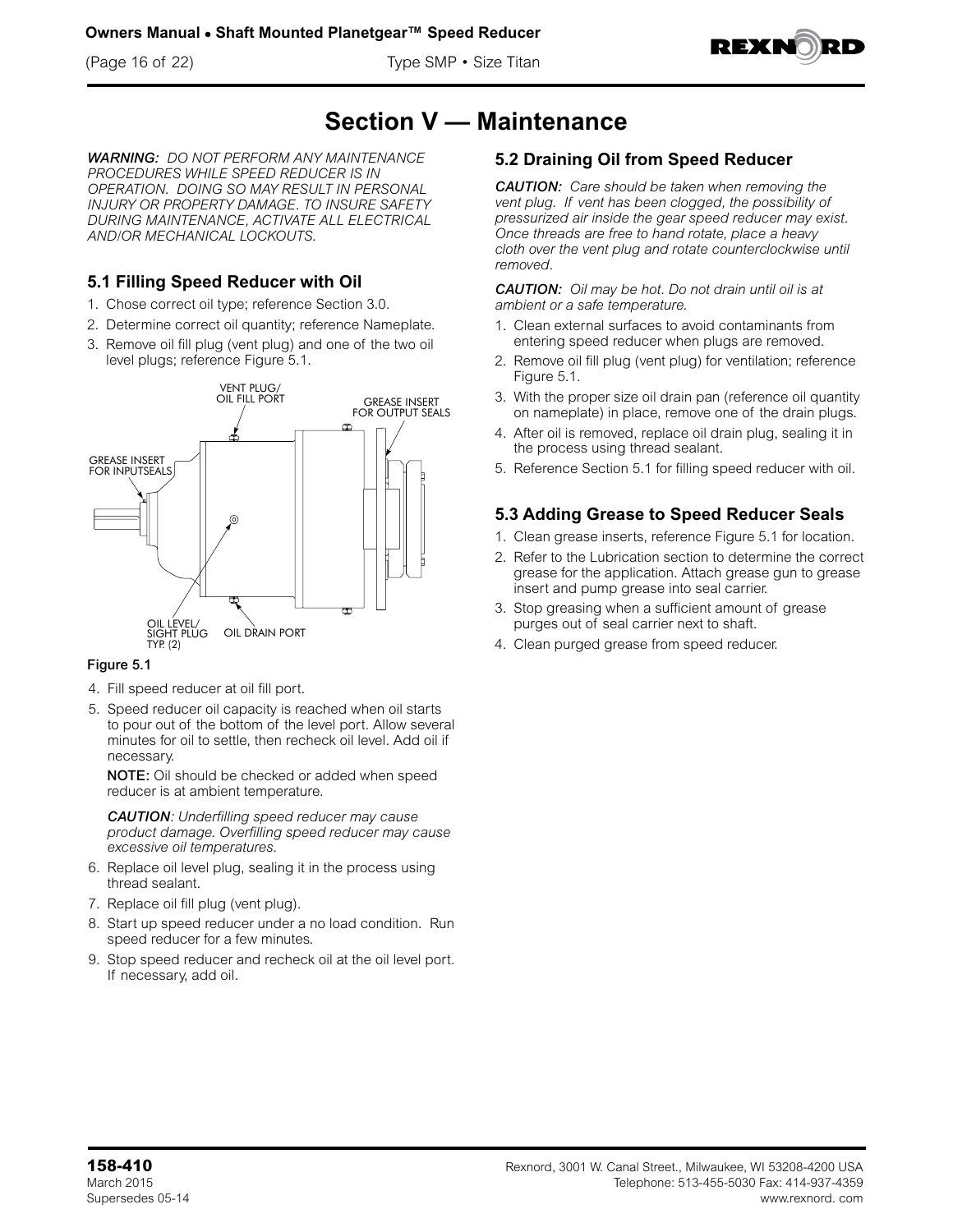

# **Section VI — Disassembly and Assembly Instructions**

For assembly drawings for the Titan Shaft-Mount speed reducer, please see the assembly drawings included in the documentation that accompanies the speed reducer. This is a guide for disassembly, parts replacement, and reassembly. Note: If only replacing seals, they are housed in the seal carriers which can be removed from the speed reducer. To expedite service, when ordering parts or requesting information, supply the following information: model number, speed reducer size, ratio, serial number, HP, motor RPM, and the build date from the speed reducer nameplate. No ratio change should be made without first consulting a Planetgear representative. All bearings and seals used on standard Planetgear speed reducers are listed in Table 3 and Table 4 (Page15).

#### **Required Equipment**

Standard mechanic's tools: arbor press or hydraulic press, torque wrench, dial indicator with magnetic base, and hoist.

*CAUTION: Always take the necessary safety precautions when working with an arbor press, hydraulic press or with any hand tools.*

*WARNING: DO NOT PERFORM ANY MAINTENANCE PROCEDURES WHILE SPEED REDUCER IS IN OPERATION. DOING SO MAY RESULT IN PERSONAL INJURY OR PROPERTY DAMAGE. TO INSURE SAFETY DURING MAINTENANCE, ACTIVATE ALL ELECTRICAL AND/OR MECHANICAL LOCKOUTS.*

#### **Removal of Shrink Disc**

- A. Gradually release locking screws all the way around. Initially each screw should be released about a quarter of a turn only. Thus tilting and jamming of the collar will be avoided. DO NOT remove screws completely at this time otherwise collar may spring off.
- B. Any rust formed adjacent to hub must be removed first. Once the screws are loose, remove shaft or pull output shaft from hollow bore.

#### **Speed Reducer Removal**

- A. Loosen all shrink disc tightening bolts uniformly, one by one in a continuous sequence, about a quarter turn per round.
- B. Shrink disc should be able to move after bolts have been loosened.
- C. Utilize 'hydraulic advantage' by accessing ports (1/8-27 NPT) located on hollow shaft face, and on outer diameter of hollow shaft (Figure 5.2).

Important: Do not use any force on drive housing to remove unit.



#### Figure 5.2

#### **Reinstallation of Shrink Disc:**

Upon removal of component, disassemble Shrink Disc. Clean and inspect all parts. Reinstall following the installation procedure beginning with Step "B" of the appropriate section.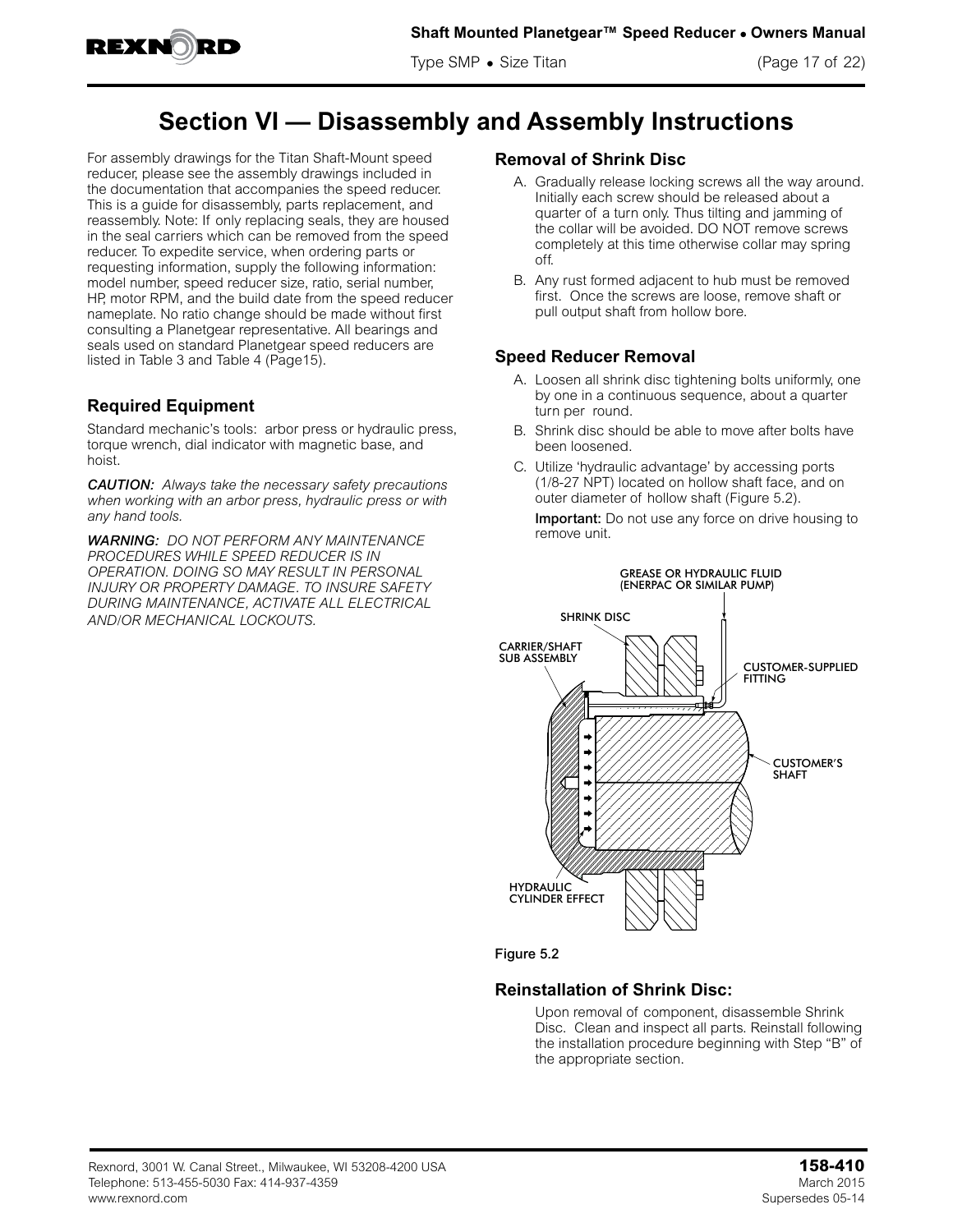(Page 18 of 22) Type SMP • Size Titan



## **Section VII — Storage Procedures**

#### **7.1 Spare Parts Storage**

- 1. On receipt of spare parts, unpack and spray or dip the parts in a rust preventative such as Mobilarma 524, or equivalent.
- 2. Place parts on a wood pallet in a dry place. Cover loosely with plastic, DO NOT wrap or store parts in news print as it is corrosive.
- 3. Re-spray parts every six months. Spray parts every three months if high humidity exists.
- 4. If rust develops, remove rust with a medium grit emery cloth and re-spray with rust preventative.
- 5. When ready to install parts, make sure all parts rotate freely. Clean all grime from the parts before installation.

#### **7.2 Stored and Inactive Speed Reducers**

#### 1. Preparation For Storage

A. If a speed reducer is to be stored or is inactive after installation, fill the speed reducer with the correct type and amount of lubricant. For drives that have oil installed, add Nox-Rust VCI-10*\**  vaper-phase rust inhibitor at the rate of 2% of sump capacity. For drives without oil, add Nox-Rust VCI-10 vapor-phase rust inhibitor at the rate of one ounce per cubic foot of internal drive space. Seal the speed reducer completely; replace the vent plug with a solid pipe plug to keep rust inhibiting atmosphere sealed in-side.

- B. After approximately three months, rotate the input shaft such that the output shaft rotates a full 360°(degrees). This will insure that all internal parts will remain coated and will also keep the bearings from becoming lacquered. Noncompliance with this procedure may cause bearing damage during start-up.
- C. Every six months inspect the stored or inactive speed reducer and add rust inhibitor if necessary. Dry, indoor storage is recommended.

*WARNING: Nox-Rust VCI-10\* is not H1 registered with the NSF(National Sanitation Foundation) as suitable for food processing applications. When Food Grade Lubricants are to be used, it is the end users responsibility to properly flush and prepare the drive for Food Grade service. Contact the lubricant manufacturer for specific information and flushing procedures.*

#### 2. Preparation For Start-up

Rotate shafts until the bearings move freely. This is to assure that the bearings have not become lacquered. Speed reducer may be operated without draining the lubricant described in Section 7.2-A.

## **7.3 Long Term Storage**

Speed reducer can be ordered from the factory for long term storage. Field preparation for long-term storage is described in Section 7.2.

*WARNING: The rust preventative oil from the factory and Nox-Rust VCI-10\* are not H1 registered with the NSF (National Sanitation Foundation) as suitable for food processing applications. When Food Grade Lubricants are to be used, it is the end users responsibility to properly flush and prepare the drive for Food Grade service. Contact the lubricant manufacturer for specific information and flushing procedures.*

\*Product of the Daubert Chemical Company, Chicago, Illinois.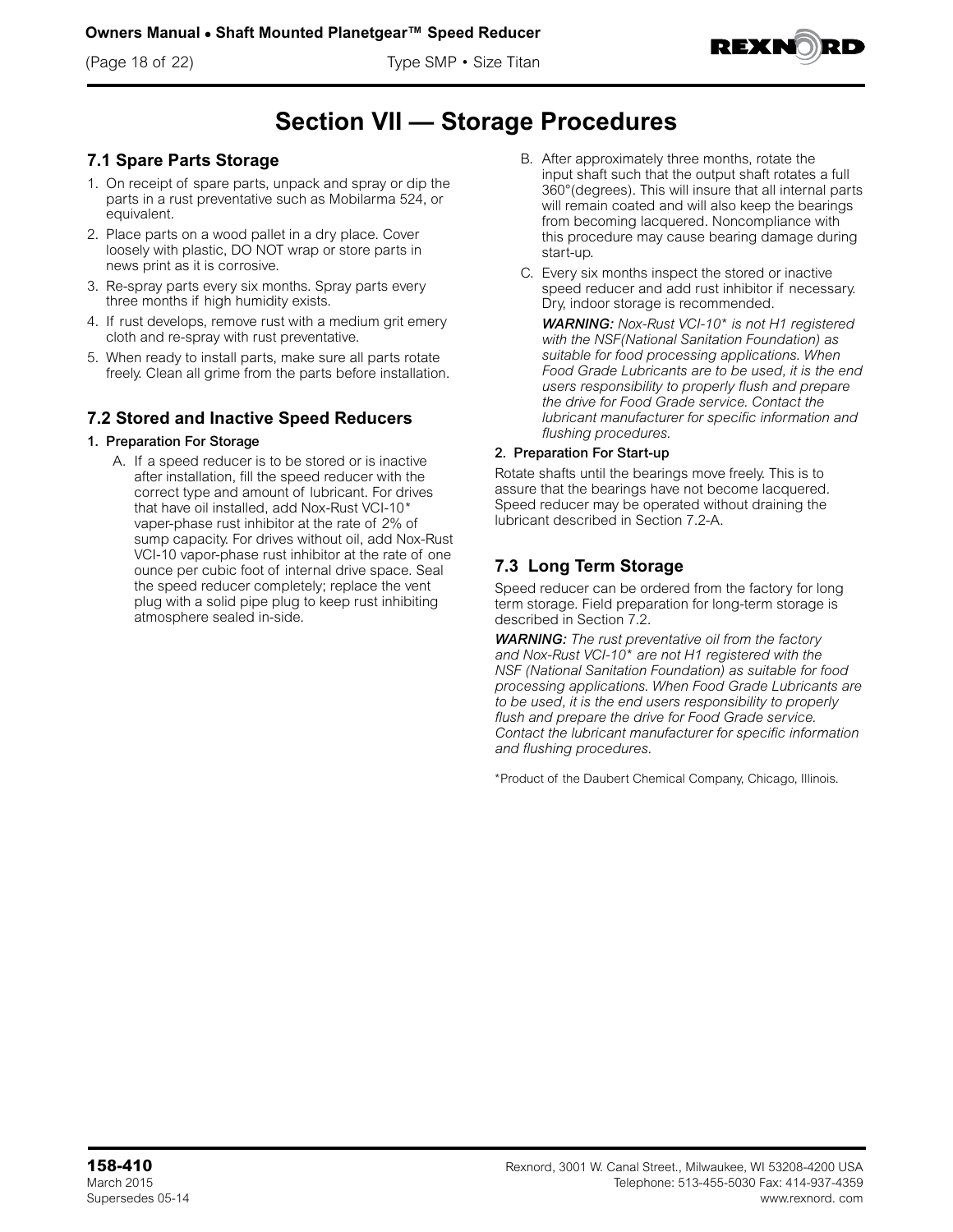

Type SMP • Size Titan (Page 19 of 22)

# **Section VIII — Troubleshooting**

This troubleshooting guide addresses questions that may be encountered in regard to Planetgear speed reducers.

## **Excessive Temperature (More Than 200°F (93°C))**

| <b>Possible Causes:</b>                                     | <b>Possible Solutions:</b>                                                                                                                                                                                                                                                                                                                                                                                                                      |  |  |  |
|-------------------------------------------------------------|-------------------------------------------------------------------------------------------------------------------------------------------------------------------------------------------------------------------------------------------------------------------------------------------------------------------------------------------------------------------------------------------------------------------------------------------------|--|--|--|
| <b>Overload</b>                                             | • Compare actual speed reducer load with rated load on the nameplate. If the HP or torque is greater, or<br>the speed is slower than stated on the nameplate, the speed reducer is probably overloaded. Contact a<br>Rexnord Planetgear Representative; may require a speed change or a larger speed reducer.                                                                                                                                   |  |  |  |
| <b>Tight or Defective Bearings</b>                          | • Inspect bearings for excessive wear or discoloration due to heat. If either is present, replace the bearings.                                                                                                                                                                                                                                                                                                                                 |  |  |  |
| <b>Excessive Ambient Temperature</b>                        | • Provide ventilation for the sped reducer.<br>Paint white if speed reducer is in direct sun light.<br>• If conditions are extreme, contact a Rexnord Planetgear Representative for assistance.                                                                                                                                                                                                                                                 |  |  |  |
| Improper Oil, Oil Level, Old, or<br><b>Contaminated Oil</b> | • Make sure lubricant is correct for speed reducer. A mistake frequently made is to use automotive oil. This<br>is incorrect and will frequently cause the speed reducer to overheat.<br>• Check the oil level in the reducer. Too much as well as too little oil can cause the reducer to overheat.<br>Check to see that oil has not lost its lubricating property. If oil viscosity is too low, this will result in high oil<br>temperatures. |  |  |  |
| <b>Plugged Shroud</b>                                       | • Make sure area immediately in front of fan shroud is clear.                                                                                                                                                                                                                                                                                                                                                                                   |  |  |  |
| <b>Over Speed</b>                                           | • Reduce input speed to reduce oil temperature. If speed reducer input speed is above the stated value on<br>the nameplate, this would raise oil temperature due to increase in internal windage.                                                                                                                                                                                                                                               |  |  |  |
| <b>Restricted Vent Plug</b>                                 | Remove and clean vent plug.<br>● Replace vent plug.                                                                                                                                                                                                                                                                                                                                                                                             |  |  |  |

#### **Bearing Damage**

| <b>Possible Causes:</b>                                                          | <b>Possible Solutions:</b>                                                                                                                |
|----------------------------------------------------------------------------------|-------------------------------------------------------------------------------------------------------------------------------------------|
| <b>Improper Adjustment</b>                                                       | • Adjust bearing to proper axial bearing clearance.                                                                                       |
| Lack of Lubrication, Improper<br>Lubrication, Old, or<br><b>Contaminated Oil</b> | • Replace damaged bearings. <b>Note:</b> Check hub and shaft for potential damage or heat distress.                                       |
| <b>Excessive Overhung Load</b>                                                   | • Reduce overhung load. Move the sprocket or sheave closer to the bearings or increase the<br>diameter of both the driven and the driver. |

### **Bearing Noise**

| <b>Possible Causes:</b>            | <b>Possible Solutions:</b>                                |  |  |  |
|------------------------------------|-----------------------------------------------------------|--|--|--|
| <b>Defective Bearing</b>           | • Inspect and replace bearings if necessary.              |  |  |  |
| <b>Improper Bearing Adjustment</b> | • Adjust bearing end play.                                |  |  |  |
| Wrong or Insufficient Lubrication  | • Make sure that enough oil of the correct grade is used. |  |  |  |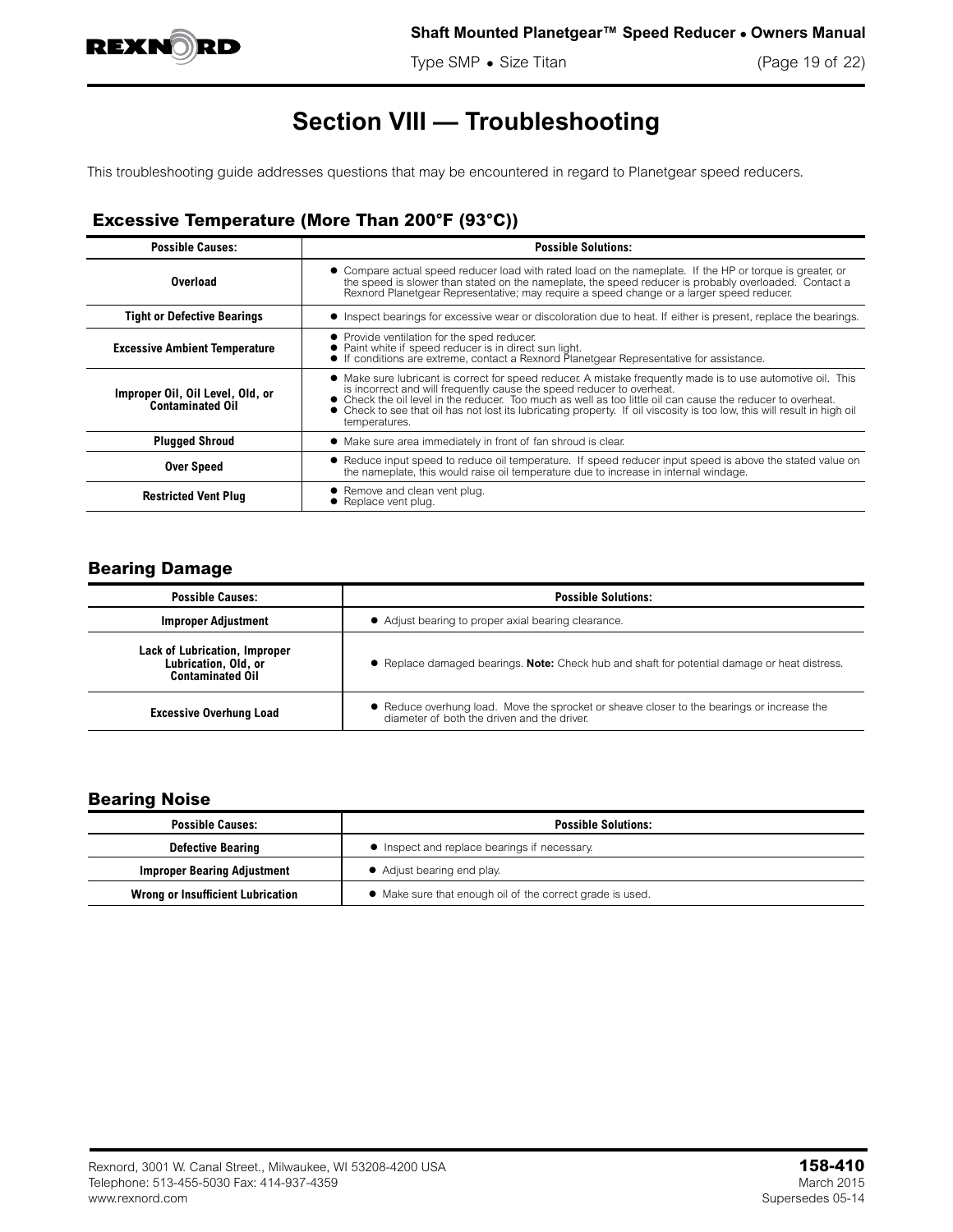### **Owners Manual • Shaft Mounted Planetgear™ Speed Reducer**

(Page 20 of 22) Type SMP • Size Titan



### **Leakage**

| <b>Possible Causes:</b>                                       | <b>Possible Solutions:</b>                                                                                                                                                                                                                                    |
|---------------------------------------------------------------|---------------------------------------------------------------------------------------------------------------------------------------------------------------------------------------------------------------------------------------------------------------|
| <b>Damaged or Worn Seals</b>                                  | • Replace seals.                                                                                                                                                                                                                                              |
| <b>Bearings out of</b><br><b>Adjustment</b>                   | • Reset bearings.                                                                                                                                                                                                                                             |
| <b>Excessive Temperature,</b><br><b>Causing Brittle Seals</b> | • Isolate speed reducer from source of extreme temperature.<br>• Install high temperature seals.                                                                                                                                                              |
| <b>Abrasive or Corrosive</b><br><b>Atmosphere</b>             | • Isolate speed reducer seal area from environment.<br>• Re-grease frequently.                                                                                                                                                                                |
| <b>Restricted Vent Plug</b>                                   | • Remove and clean vent plug.<br>• Replace vent plug.                                                                                                                                                                                                         |
| <b>Split-Line Leakage</b>                                     | • Make sure fasteners are torqued correct. Reference Table 2.<br>• Remove suspect hub. Visually inspect mating surfaces for rises or dings. File smooth (do not allow file shavings to enter<br>gearing or bearings) apply gasket eliminator and replace hub. |

## **Damage of Fasteners**

| <b>Possible Causes:</b>     | <b>Possible Solutions:</b>                                                                                                                                         |  |  |  |  |  |
|-----------------------------|--------------------------------------------------------------------------------------------------------------------------------------------------------------------|--|--|--|--|--|
| <b>Failure of Fasteners</b> | • Make sure fasteners are torqued correctly. Reference Table 2.<br>• For highly vibratory environments, Loctite fasteners and torque, or use studs and double nut. |  |  |  |  |  |
| <b>Fastener Loosening</b>   | ● Make sure the correct grade of fasteners is used. All speed reducer fasteners should be Grade 5 or equivalent.<br>● Check length of fastener.                    |  |  |  |  |  |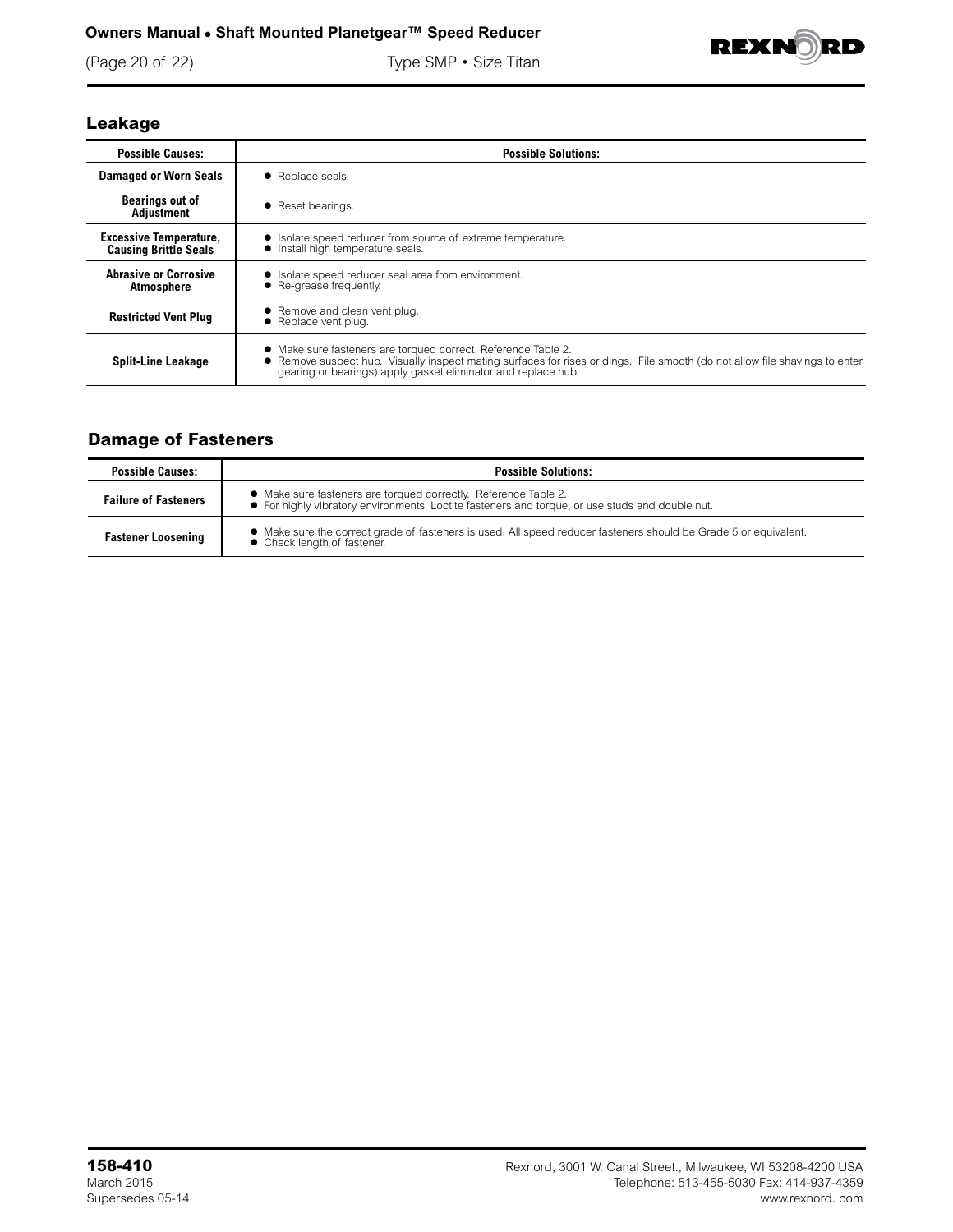

Type SMP • Size Titan (Page 21 of 22)

## **Section IX — Tables**

#### **Table 1 — Titan Shaft-Mount Speed Reducer — Average Weights (lb)**

| <b>Speed Reducer Only</b> | Speed Reducer ★<br>with Top Motor Mount |  |  |
|---------------------------|-----------------------------------------|--|--|
| 2.200                     | 2.350                                   |  |  |

 $\star$  Does not include motor weight.

### **Table 2 — Torque Requirements for Dry Fasteners** <sup>Q</sup>

| For Dry Fasteners (Inch)          |                                                        |               |                |                |                |                 |                                   |     |               |     |     |           |                   |           |                   |
|-----------------------------------|--------------------------------------------------------|---------------|----------------|----------------|----------------|-----------------|-----------------------------------|-----|---------------|-----|-----|-----------|-------------------|-----------|-------------------|
| <b>SAE</b>                        | <b>Diameter</b>                                        | $\frac{1}{4}$ | 5/16           | 3/8            | 7/16           | $\frac{1}{2}$   | 9/16                              | 5/8 | $\frac{3}{4}$ | 7/8 | 1   | $1 - 1/8$ | $1 - \frac{1}{4}$ | $1 - 3/8$ | $1 - \frac{1}{2}$ |
| <b>General Purpose</b><br>Grade 2 | <b>Torque</b><br>( <b>ft lb</b> )                      | 6             | 12             | 21             | 34             | 52              | 75                                | 104 | 178           | 184 | 265 | 380       | 530               | 700       | 930               |
| <b>High Strength</b><br>Grade 5   | <b>Torque</b><br>( <b>ft lb</b> )                      | 9             | 18             | 33             | 53             | 80              | 116                               | 160 | 285           | 460 | 690 | 850       | 1200              | 1570      | 2080              |
| <b>Allow Steel</b><br>Grade 8     | <b>Torque</b><br>(f <sup>t</sup> I <sup>b</sup> )      | 13            | 26             | 47             | 74             | 114             | 164                               | 225 | 400           | 650 | 970 | 1370      | 1940              | 2540      | 3370              |
|                                   |                                                        |               |                |                |                |                 | <b>For Dry Fasteners (Metric)</b> |     |               |     |     |           |                   |           |                   |
| Grade                             | <b>Nominal</b><br>Diameter<br>Standard<br><b>Pitch</b> | <b>M5</b>     | M <sub>6</sub> | M <sub>7</sub> | M <sub>8</sub> | M <sub>10</sub> | M <sub>12</sub>                   | M14 | M16           | M18 | M20 | M22       | M24               | M27       | M30               |
| 8.8                               | Torque (Nm)                                            | 6.15          | 10.5           | 17.5           | 26             | 51              | 89                                | 141 | 215           | 295 | 420 | 570       | 725               | 1070      | 1450              |
| 10.9                              | Torque (Nm)                                            | 8.65          | 15             | 25             | 36             | 72              | 125                               | 198 | 305           | 420 | 590 | 800       | 1020              | 1510      | 2050              |
| 12.9                              | Torque (Nm)                                            | 10.4          | 18             | 29             | 43             | 87              | 150                               | 240 | 365           | 500 | 710 | 960       | 1220              | 1810      | 2450              |

\* The torques shown produce a clamp load of 80% of proof load. They assume clean, dry threads with a torque coefficient of 0.2, and a coefficient of

friction of 0.14.<br>Plated threads need only ¾ torque shown.<br>Well lubricated threads need only ½ torque shown.

#### **Table 3 — Bearings for Titan Shaft-Mount Speed Reducer** (All bearings are *Timken* unless otherwise noted)

|                         | <b>Input Sub-Assembly Bearings</b> |                         | <b>Output Sub-Assembly Bearings</b> |  |  |
|-------------------------|------------------------------------|-------------------------|-------------------------------------|--|--|
| <b>Inboard Cup/Cone</b> | <b>Outboard Cup/Cone</b>           | <b>Inboard Cup/Cone</b> | <b>Outboard Cup/Cone</b>            |  |  |
| 34478/34300             | 42620/42687                        | 38820/38880             | LM545810/LM545849                   |  |  |

#### **Table 4 — Seals for Titan Shaft-Mount Speed Reducer** (All seals are *Chicago Rawhide* unless otherwise

noted)

| <b>Input Sub-Assembly Seals</b> |          | <b>Output Sub-Assembly Seals</b> |                  |  |  |
|---------------------------------|----------|----------------------------------|------------------|--|--|
| Inboard                         | Outboard | <b>Inboard</b>                   | Outboard         |  |  |
| CR-26220                        | CR-26209 | 230 x 260 x 15 AS                | 230 x 260 x 15 C |  |  |

#### **Table 5 — Seals and Bearings for Titan Heavy Duty Shaft-Mount Speed Reducer**

(All seals are *Chicago Rawhide*, bearings are *Timken* unless otherwise noted)

|          | <b>Input Sub-Assembly Seals</b> | <b>Input Sub-Assembly Bearings</b> |                        |  |  |
|----------|---------------------------------|------------------------------------|------------------------|--|--|
| Inboard  | )utboard                        | <b>Inboard Cup/Cone</b>            | <b>Output Cup/Cone</b> |  |  |
| CR-26220 | CR-26209                        | 321/9380                           | 9321/9380              |  |  |

#### **TABLE 6 — Driven Shaft Dimensions**

| Series |      |         | SA1 (Ø) |                          | SB <sub>1</sub> | SC <sub>1</sub> | SD <sub>1</sub> |
|--------|------|---------|---------|--------------------------|-----------------|-----------------|-----------------|
|        |      | Nominal |         | $\overline{\phantom{0}}$ |                 |                 |                 |
| Titan  | mm   | 160     | 160.00  | 159.98                   | 190             | 2.8             | 1.5             |
|        | inch | 6.299   | 6.299   | 6.298                    | 480             | 0.120           | 0.060           |